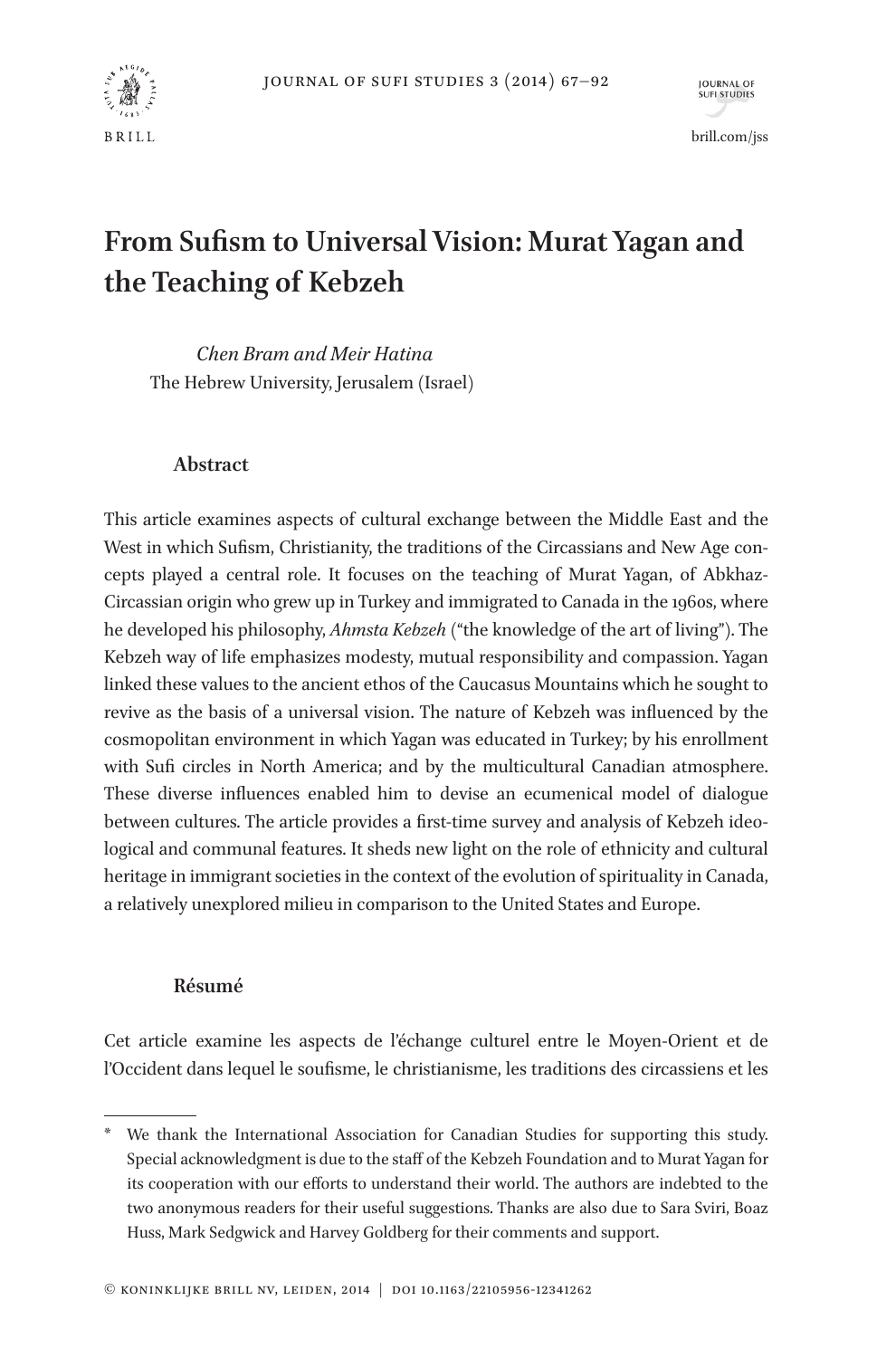68 BRAM AND HATINA

concepts de la « new age » occupent une place centrale. Il se concentre sur les enseignements de Murat Yagan, un homme d'origine abkhaze-circassien qui a grandi en Turquie et a immigré au Canada dans les années 1960 où il a développé une philosophie appelée le *ahmsta kebzeh* (« la connaissance de l'art de vivre »). L'art de vivre de *kebzeh* insiste sur la modestie, la responsabilité mutuelle, et la compassion. Yagan a lié ces valeurs à l'ancienne philosophie des montagnes du Caucase où il cherchait à faire revivre en tant que fondement d'une vision universelle. La nature de *kebzeh* a été influencée par l'environnement cosmopolite dans laquelle Yagan a fait ses études en Turquie, par sa participation à des cercles soufis en Amérique du Nord, ainsi que par l'ambiance multiculturelle canadienne. Ces diverses influences lui ont permis de créer un modèle œcuménique de dialogue entre les cultures. Cet article fournit la première enquête et l'analyse des caractéristiques idéologiques et communautaires de *kebzeh*. Ce faisant, il fournit de nouvelles recherches sur le rôle de l'ethnicité et du patrimoine culturel dans les sociétés immigrées dans le contexte de l'évolution de la spiritualité au Canada, un milieu relativement inexploré en comparaison avec les États-Unis et l'Europe.

#### **Keywords**

Abkhazia – Canada – Christianity – Circassians – ethnicity – Kebzeh – multiculturalism – migration – Murat Yagan – New Age philosophies – spirituality – Sufism

# **Introduction**

This study examines aspects of cultural creativity and exchange between the Middle East and the West as reflected in the teaching of a spiritual philosophy in which Sufism, Christianity, and New Age spiritual concepts play a central role alongside Circassian-Abkhazian cultural elements. It focuses on Murat Yagan, originator, teacher and disseminator of this philosophy, and the interaction between religions, cultures and identities which he molded.

Murat Yagan (b. 1915), of Circassian-Abkhazian origin,<sup>1</sup> grew up in Turkey and emigrated to Canada in 1963. He called his spiritual method *Ahmsta Kebzeh*

<sup>1</sup> The term "Circassian" in its narrowest sense refers to the original inhabitants of northwest Caucasus, who call themselves *Adighe* and speak several dialects of Adighe-Circassian. In its broader sense the term also encompasses the Abkhaz people who originated in Abkhazia in southwest Caucasus and speak Abkhaz—a different, though related language. Most of the Adighe are Sunni Muslims, while the Abkhaz are Sunni Muslims and Orthodox Christians.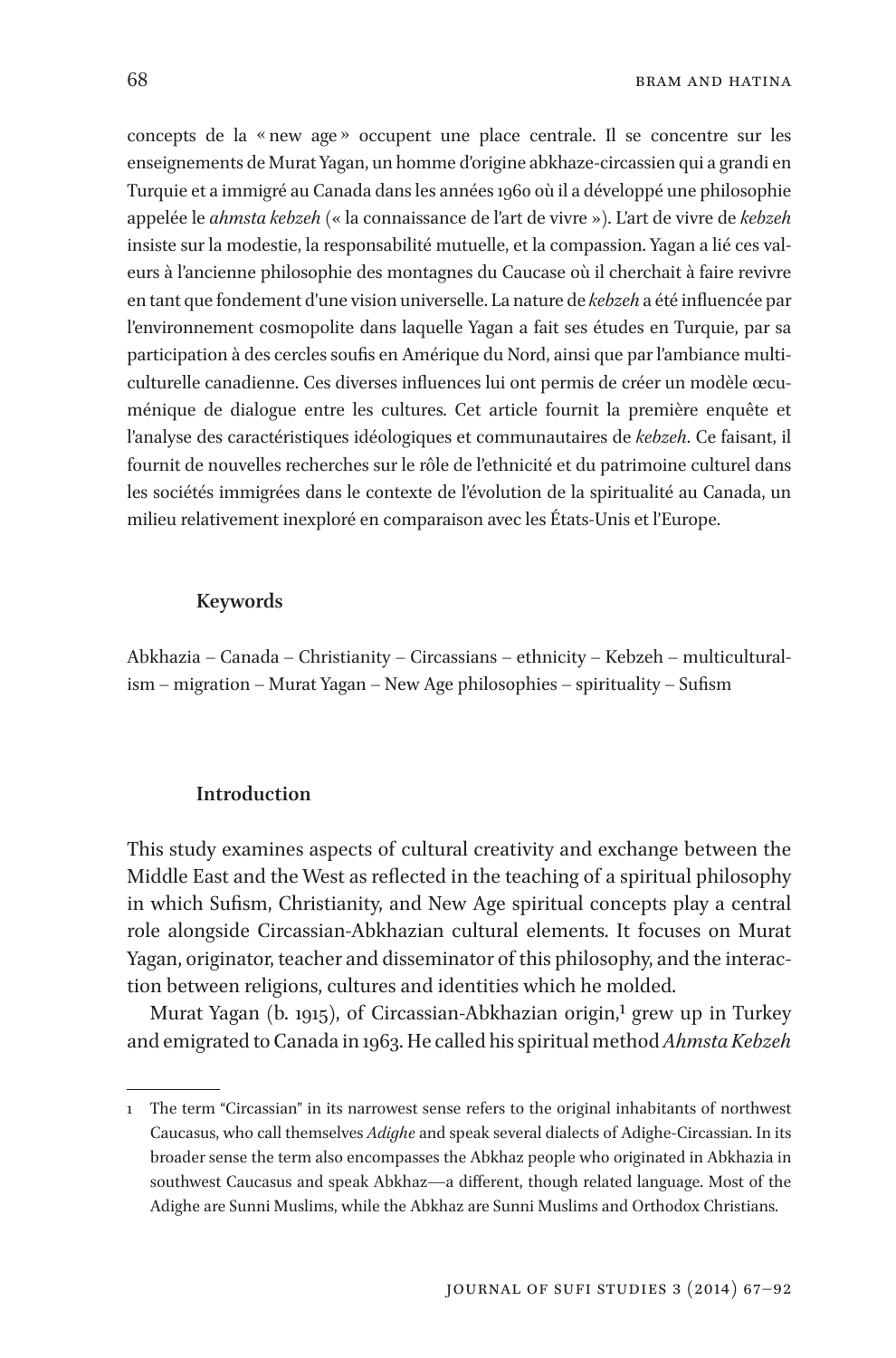("the knowledge of the art of living"),<sup>2</sup> a term taken from the traditions of the Circassians, and especially the Abkhazians, of the Caucasus. Kebzeh is a combination of philosophy and practice, aimed at awakening latent human faculties that are ignored in the attainment of modern enlightenment. Yagan and his followers in Canada founded the Kebzeh society, which was made up of a group of followers living in Yagan's vicinity in the town of Vernon in the Okanagen region of British Columbia, as well as additional followers in North America.3 While the first circle of Yagan's disciples seemed to number a few hundred, many more were exposed to his ideas and have spread out in various parts of the world. The final version of this article comes at a time when the teaching of Kebzeh and the Kebzeh followers are entering a new stage, following Yagan's death in December, 2013 at the age of ninety-eight.4

Three interrelated elements in the emergence of Yagan's ethos will be discussed: (1) Cultural connections between Turkey, the Caucasus, and Canada; (2) The impact of multiculturalism, ethnicity and cultural heritage on the formation of a new type of spiritualism in immigrant societies as manifested in the evolution of Kebzeh; (3) Kebzeh as a component of the mysticism of Sufi circles in Canada, a relatively unexplored milieu in this context in comparison to the U.S. and Europe.<sup>5</sup>

Yagan perceived Kebzeh as a New Age spirituality aimed at purifying the human body and soul and nurturing qualities of love. He often discussed the

<sup>2</sup> Literally, "the ethos (or spirit) of the nobles." For an impression of Yagan and his teaching, see A. Viacheslav Chirikba, "Abkhazian Wiseman From Vernon," *Respublika Abkhazia*, Sukhum, Abkhazia, 21–22 April 2001. For an English translation, see Lucy Feldman at: http://chirikba .com/index.php?option=com\_content&view=article&id=87%3Aabkhazian-wiseman-fromvernon&catid=37%3A2011-02-27-08-28-58&Itemid=55&lang=ru (accessed 27 November, 2011). Chirikba, a well-known Abkhazian linguistic authority, was invited to Vernon by the Kebzeh Society. He became minister of foreign affairs of Abkhazia in 2011.

<sup>3</sup> This figure is based on the estimation of different active members of the Kebzeh society. About seventy-eighty people came to the gathering that we documented, with few more from the area who came to specific activities. Most of them were middle class white North Americans, from the U.S. and Canada, men and women alike. The majority came from a Christian background, but some came from a Jewish background. However, there were also people with different backgrounds: an Iranian immigrant, new members from Europe and South America who came to live in Vernon for different periods of time, et cetera.

<sup>4</sup> http://www.kebzeh.org/MYaganObit.htm (accessed 16 February, 2014).

<sup>5</sup> For a brief description of Sufism in Canada, see Marcia Hermansen, "Hybrid Identity Formations in Muslim America: The Case of American Sufi Movements," *Muslim World* 90.1–2 (2000): 175–6.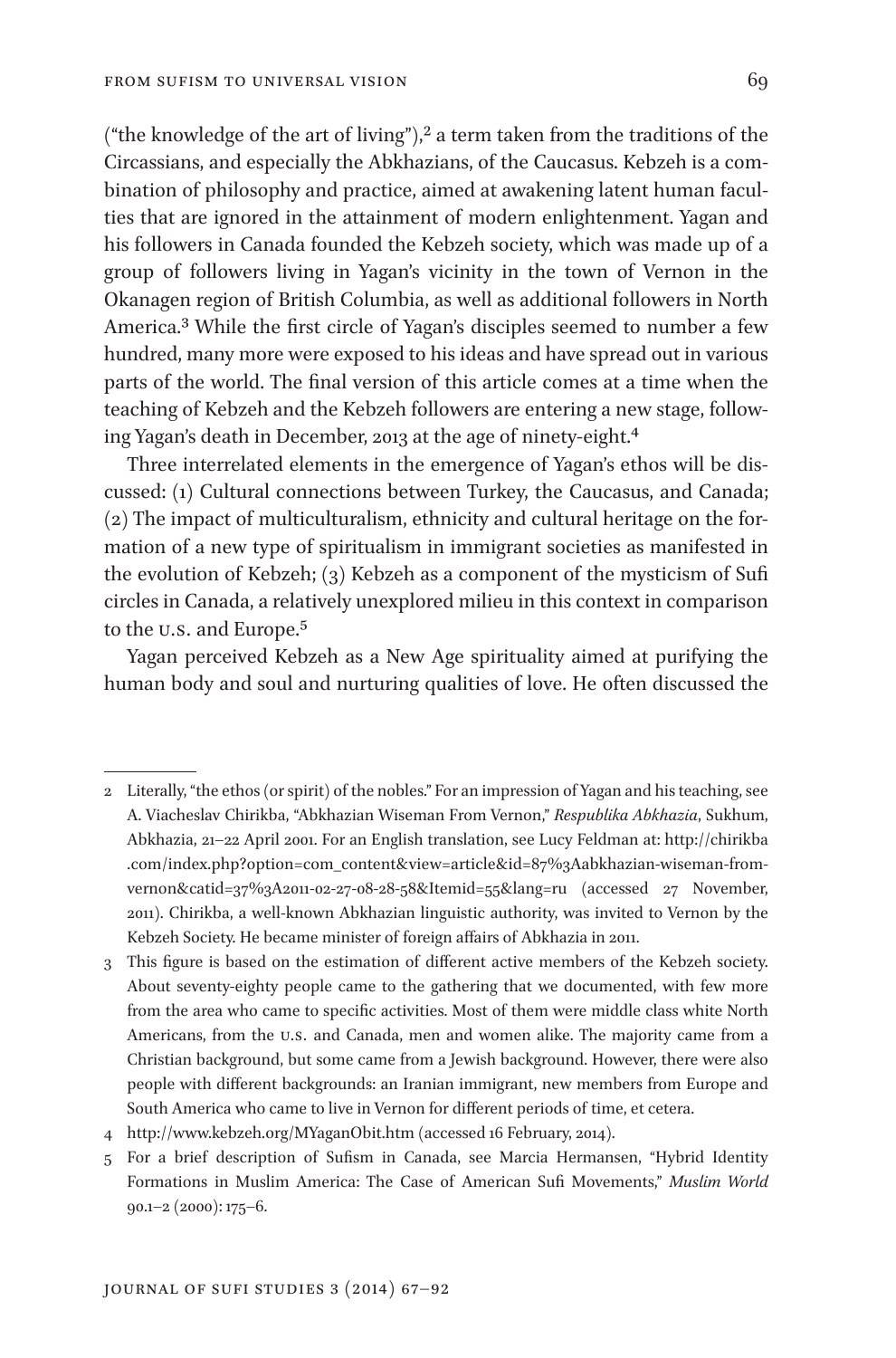70 BRAM AND HATINA

significance and the opportunities ushered in by the New Age.<sup>6</sup> However, unlike many New Age ideas that focus on the individual, Kebzeh teaching emphasizes the importance of belonging to a group or community, and of modesty and humility in relation to communal interests. Yagan linked these ideas to Sufi philosophy and practices, as well as to the ancient traditions of the Caucasus. Moreover, he also accorded a central place in his teaching to Jesus, whom he called "the greatest Sufi ever."

In the authors' view, the teaching of Kebzeh is closely connected to the history of the dissemination of Sufism in North America during the latter twentieth century, but at the same time it is a new phenomenon in that it relates to other traditions as well. Yagan's ability to intertwine Sufi, Abkhazian/Circassian and Christian ideas enabled him to mold his teaching into a cosmopolitan and universal vision. The study of Kebzeh and its evolution thereby offers insights into the complexity of New Age spirituality in the West in the context of immigration and multiculturalism.

Our approach combines anthropological and historical perspectives. The methodology draws upon field work conducted in Vernon, British Columbia (summer 2009), Jerusalem (summer 2010) and Abkhazia (summer 2011), and textual analyses of Yagan's teaching found in his books and other publications. The main field work, conducted in Vernon, included interviews with Yagan and his students and attendance at the annual gathering of the Kebzeh Foundation.<sup>7</sup>

#### **Murat Yagan: Biographical Background**

Yagan, born into the Abkhazian-Abaza aristocracy of the Ashkhara region in northern Caucasus in 1915,<sup>8</sup> emigrated to Turkey with his family in 1918 under the leadership of his grandfather, accompanied by his tribesmen, and settled in southeastern Anatolia. Later, Yagan's family moved to Istanbul, where he

<sup>6</sup> Yagan defined the "New Age" as "the age of the marriage of new positive science and mysticism" (Yagan, *The Essence of Sufism in the Light of Kebzeh* [Vernon, b.c.: Kebzeh Publications, 2009], 354).

<sup>7</sup> The field work in Abkhazia focused on the teaching of Kebzeh in relation to the interactions between Abkhaz and Adyghe cultures in the Caucasus and in the Circassian diaspora, and interviews with Abkhazian scholars and intellectuals. Field work in Jerusalem concentrated on the activity of students of Yagan who are active there.

<sup>8</sup> On Abkhaz and Abaza (or Abazin), see John Colarusso, "Abkhazia," *Central Asian Survey* 14.1 (1995): 75–97; and H. Krag and L. Funch, *The North Caucasus: Minority at a Crossroads* (London: International Minority Rights Group, 1994).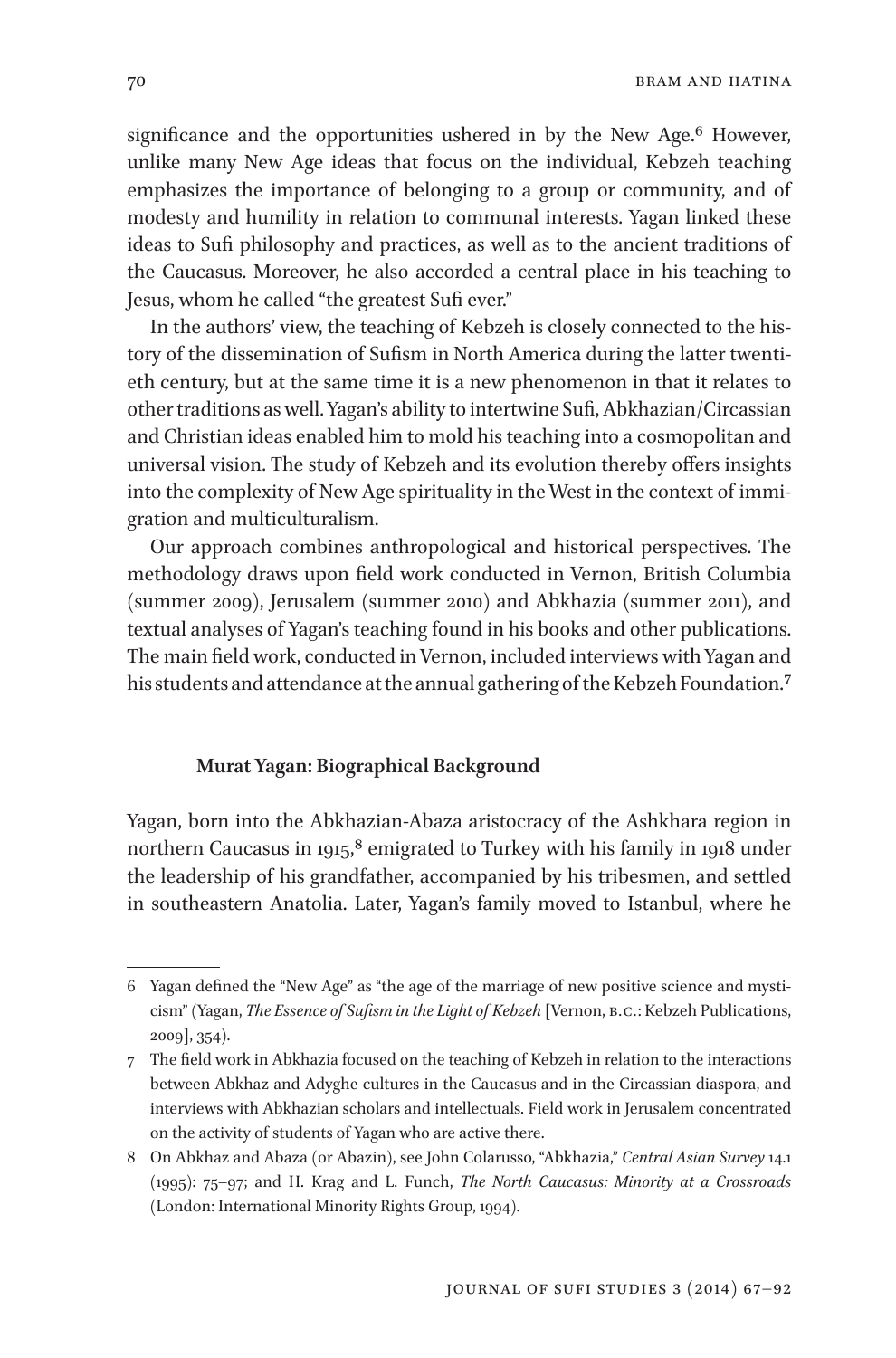grew up during the rise of the Kemalist regime and its nationalist ideology. During this period he acquired a strong awareness of the collective tragedy of the Circassian people. Circassians were the last ethnic group to carry on a brave struggle against the Russian conquest of the Caucasus after the fall of Imam Shamil, the leader of the resistance in Dagestan and Chechnya in 1859. In 1864, after long and bitter resistance, the much larger Russian forces, armed with superior weaponry, surrounded the remaining Circassian forces. Over a million and a half Circassians were forced to emigrate and resettled in Ottoman territory.9 Many died or suffered disease and hunger during this ethnic cleansing and mass migration.10 Murat Yagan's grandfather eventually joined the leaders of the Circassian Communities in Turkey.

After the formation of the Turkish Republic in 1923, Murat's father served in the Turkish parliament, but resigned in 1926 in protest against the official campaign to Turkicize the country at the expense of its cultural and ethnic minorities, including the Caucasians.11 Yagan's mother was Turkish, from an aristocratic Ottoman family. In interviews he described her as a devout Muslim who was responsible for his first encounters with Turkish Sufism, especially with the Naqshbandiyya order.<sup>12</sup> Yagan grew up in the multicultural milieu of Istanbul and in its aristocratic sector. He was surrounded by relatives and others who had varied cultural orientations. His family provided him with both a traditional upbringing in accordance with the Abkhaz-Abaza ethos, and a modern, Western-oriented education.13 However, from early adolescence, his

<sup>9</sup> P.B. Henze, "Circassia in the Nineteenth Century: The Futile Fight for Freedom," in *Pasś turco-tatar, pŕsent sovítique: ́tudes offertes ̀ Alexandre Benningsen*, ed. Ch. Lamercier-Quelquejay, G. Veinstein, and S.E. Peeters (Louvain and Paris: ehess, 1986), 243–73.

<sup>10</sup> Kemal Karpat, "The Hijra from Russia and the Caucasus: The Process of Self-definition in the Late Ottoman State," in *Muslim Travels*, ed. Dale F. Eickelman and J. Piscatory (London: Routledge, 1990), 131–52.

<sup>11</sup> Murat Yagan, *I Come from Behind Kaf Mountain: The Spiritual Autobiography of Murat Yagan* (Putney, Vt.: Threshold Books, 1984), 10; also Ryan Gingeras, "Notorious Subjects, Invisible Citizens: North Caucasian Resistance to the Turkish National Movement in the South Marmara, 1919–1923," *International Journal of Middle East Studies* 40. 1 (2008): 89–108.

<sup>12</sup> On the Naqshbandiyya in Turkey historically and in modern times, see Itzchak Weismann, *The Naqshbandiyya: Orthodoxy and Activism in a Worldwide Sufi Tradition* (London: Routledge, 2007), 90–4, 151–60.

<sup>13</sup> In an interview with one of the authors, 9–11 July, 2009, Yagan described an open atmosphere with varied cultural orientations and approaches. He mentioned, for example, the influence of his aunts who studied in the Sorbonne, his Mother's Turkish and Islamic background, and various Circassian and other Caucasian acquaintances.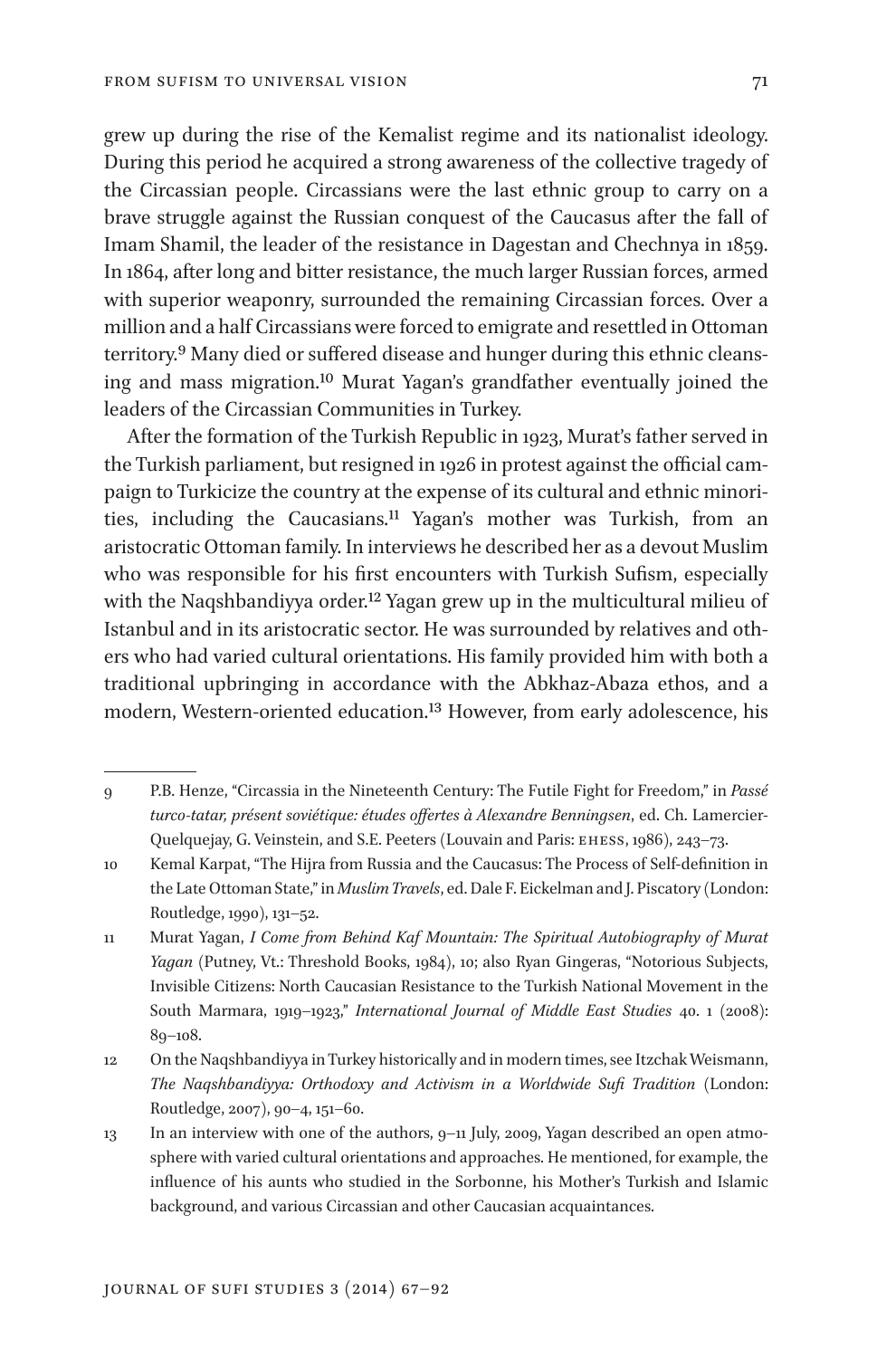life was mainly influenced by the political vicissitudes of the era, which had profound repercussions for his people as a minority in Turkey.14

He was raised first and foremost as a Circassian. In his autobiography he described how at the age of ten he began his intellectual and spiritual education under the instruction of the Abkhazian elders, designed to prepare him to succeed his father as the community's leader. However, he turned away from his Circassian-Abkhazian training during his adolescence, and eventually from establishment Islam. As a young medical student, he began a spiritual quest by joining the Bektashi Sufi order,<sup>15</sup> although he had no previous contact with the Bektashiyya but was drawn to them by a vision in a dream that led him to study at the order's famed Shah Kulu Dergahi Center in Istanbul.16 There he took instruction from Shaykh Hasan Tahsin Baba, who also guided him intellectually in deconstructing previously held assumptions about religion and God. During the same period, Yagan also experienced a spiritual attraction to Jesus, which was to play a significant role in his philosophy. He recounts that while praying to Jesus, he sank into a dream in which he became aware of his own true humanity and his inevitable sin, from which he was then saved by Jesus.<sup>17</sup>

His understanding of Christianity, combined with his continued spiritual discontent, led him to turn to Jesus for help in resolving existential questions. Yagan declared himself a follower of Jesus and a Christian, although he formally converted to Christianity only years later. His Sufi instructor encouraged his connection with Jesus, but eventually this isolated him from the rest of the followers of the Bektashi order, since he had defied the Sufi concept which accepts other prophets only through the teachings of the Qur'an and the one true prophet—Muhammad. Hence, three and a half years after joining it, Yagan left the Bektashi order. He eventually left medical school as well to work on the family's land in Turkey. At age twenty-seven he married an Abkhazian woman and they had four children. During the next twenty years Yagan started farming enterprises in various parts of Turkey.<sup>18</sup>

<sup>14</sup> Yagan, *The Essence of Sufism*. On the formation of the Circassian community in Ottoman Turkey, see A. Uner Turgey, "Circassian Immigration into the Ottoman Empire, 1856–1878," in *Islamic Studies Presented to Charles J. Adams*, ed. W.B. Hallaq and D.P. Little (Leiden: Brill, 1991), 194–216.

<sup>15</sup> Yagan, *I Come from Behind Kaf Mountain*, 16, 61. Historically, the Bektashiyya was perceived as an unorthodox, marginal order, partly because of its affinity with Shiite Islam. This unorthodox quality apparently attracted Yagan.

<sup>16</sup> Hereafter the article uses the Turkish Sufi terms which are relevant to Yagan's discourse.

<sup>17</sup> Yagan, *I Come from Behind Kaf Mountain*, 63, 67–8.

<sup>18</sup> Ibid., 66, 69, 71, 106, 112–13.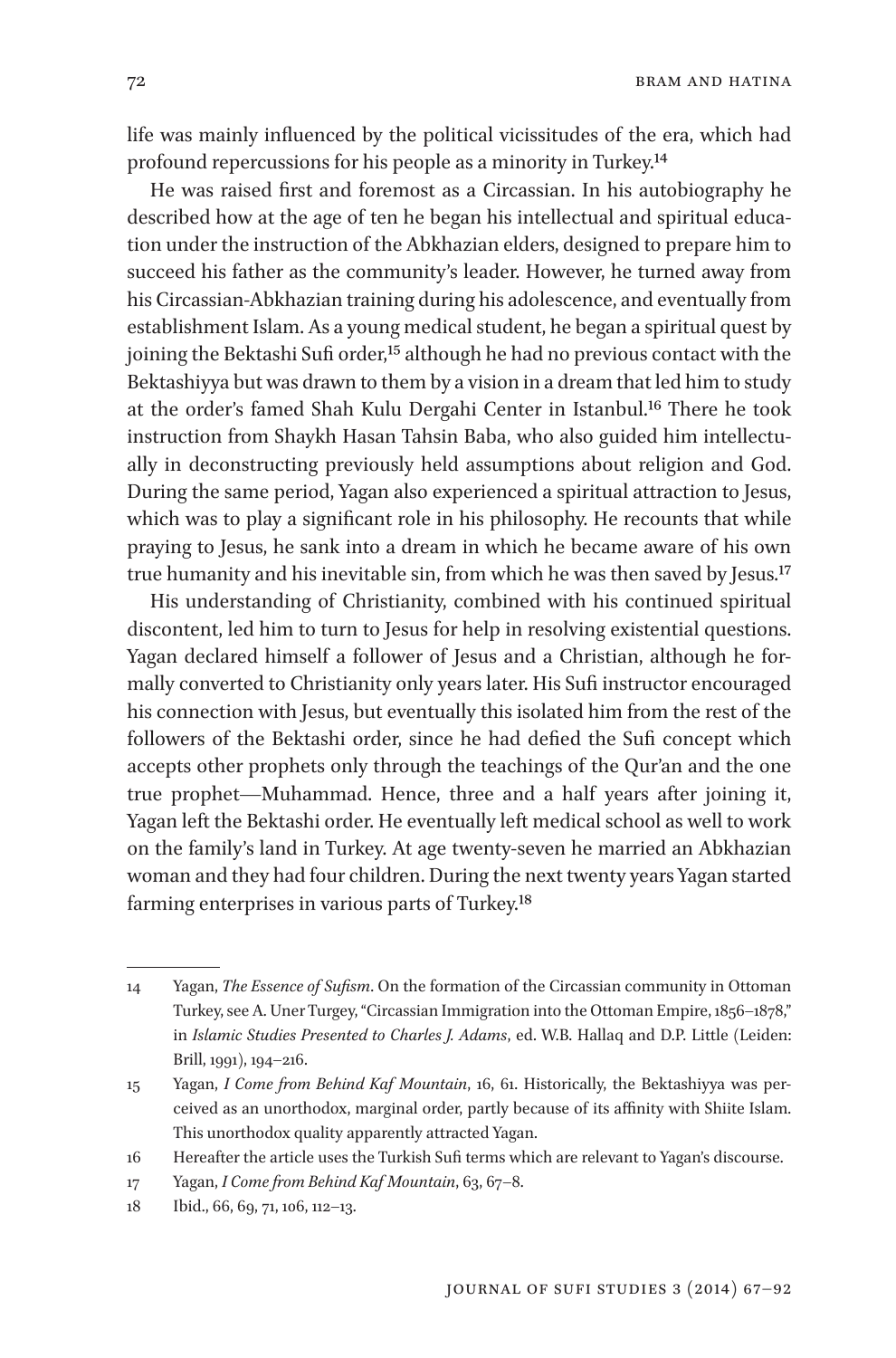In his autobiography and in interviews Yagan described several conflicts in which he was involved in Turkey, essentially revolving around discrimination due to his minority status. This was also a factor in his decision to emigrate in 1963. After weighing various destinations, he chose Canada, in the hope that in Canada's multicultural population his background would not be an impediment.

Arriving there, Yagan worked on a farm in Quebec; as a carpenter in Vernon and in Prince Robert, British Columbia; at remodeling houses when the family moved to Vancouver in the 1970s; and at one point, together with his wife, as owner of a Turkish restaurant. He chose to describe himself, above all, as a carpenter, evidence of his affinity with Jesus in this self-designation.

The encounter with Christian surroundings in Canada was both surprising and frustrating for him. He attended church regularly, and in Prince Robert joined the United Church once his certificate of baptism was sent from Istanbul. Upon moving to Vancouver, he joined the Anglican St. Margaret's Church. However, he was soon disappointed. "Christian churches seem to be in complete disagreement with each other," he wrote, and he was keenly aware of "the confusion among professed Christians." Yagan stated that at that point he was disenchanted with the absence of love and humanity among Christians, and resorted to meditation so as to have unmediated contact with Jesus. He reported that he experienced an intimate affinity with Jesus, "something that could be described as visitations."19 Meanwhile, he began to differentiate between institutionalized churches and the spiritual, universal message of Christianity.

Although by his own admission he was plagued by spiritual doubts, others began coming to him for religious guidance and advice, among them a priest he had met soon after his arrival in Vancouver. During this period, Yagan began to act as a spiritual teacher in Vancouver's multicultural environment, a process that began when he established contacts with emerging Sufi circles in the city and elsewhere in North America.

# **Encounters with Sufism in the West**

The emergence of the Kebzeh community was closely intertwined with the spread of Islamic Sufi ideas to non-Muslims in the West during the last decades of the twentieth century, a process in which Sufism underwent

<sup>19</sup> Ibid., 139–40.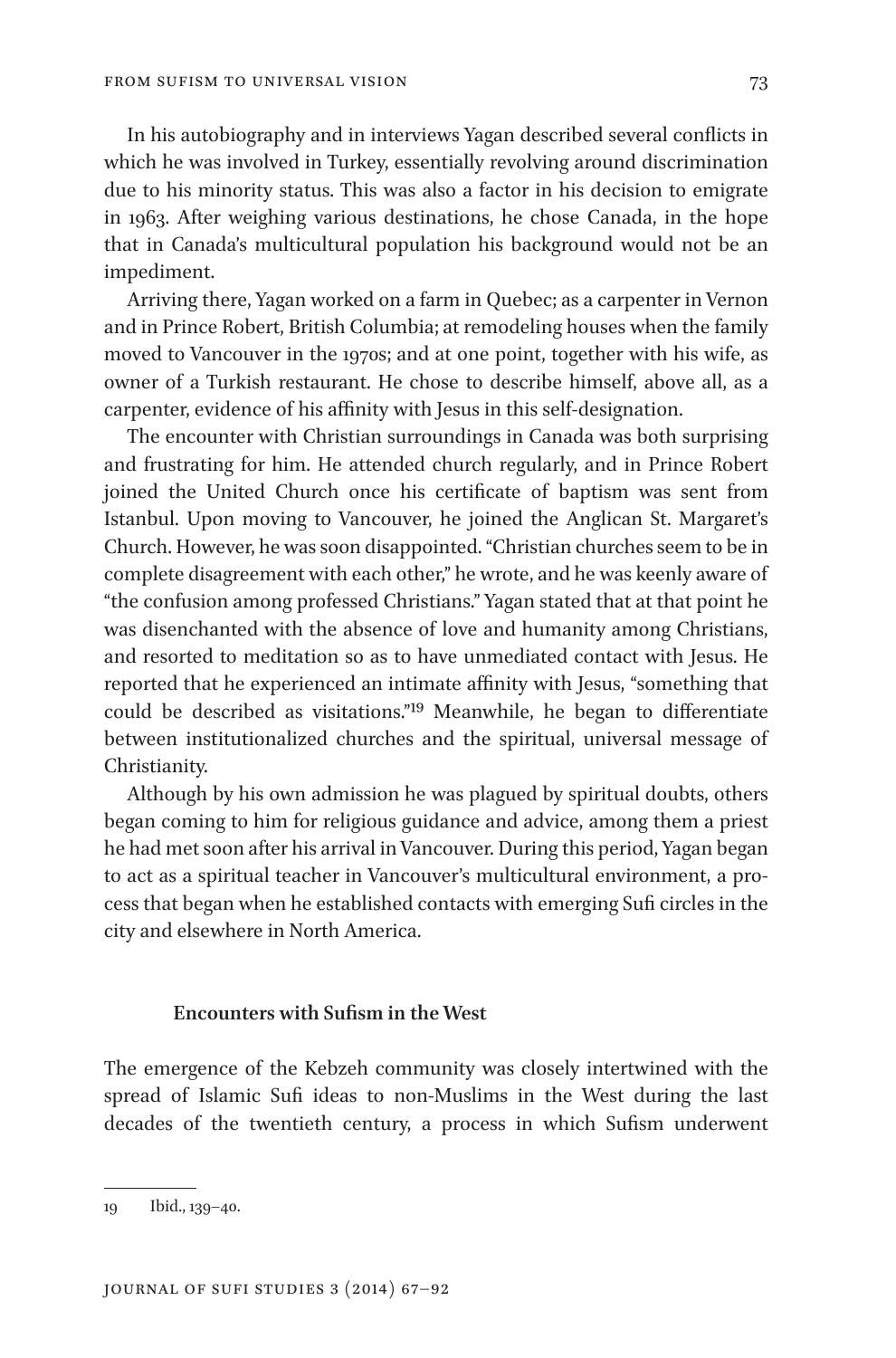re-interpretation and became a universal mystical trend, closely related to and essentially a part of—the broad New Age spiritualism.20

The Kebzeh community began to coalesce gradually in Vancouver in the late 1970s, eventually flourishing in Vernon during the 1990s and early 2000s. In Vancouver, Yagan met young people involved in Western Sufi circles, along with unaffiliated "seekers" who were part of the New Age trend in Western Canada. They would become his first students. Many belonged to the Vancouver Turning Society, a Sufi association that reflected the growing interest in Sufism in Western societies.<sup>21</sup> Sufism in North America, and especially in Canada, was still in a formative period and Sufi masters from the Mevlevi order<sup>22</sup> frequently came from Turkey to visit followers and disciples. Yagan, who at the time ran a Turkish restaurant in Vancouver, developed a strong relationship with the Melvevi group there, who requested his assistance with Turkish translation during visits by the Sufi masters. These occasions brought him close to Shaykh Suleyman Dede of Konya, leader of the Mevlevi order.<sup>23</sup>

Yagan, in his autobiography, pointed out that the Mevleviyya differs from other Sufi practices in that it accepts anyone unconditionally, regardless of gender, race or religion. Moreover, according to Yagan, his self-designation as a Christian was not regarded as a problem in the growing Western Sufi movements, as it had been for the Bektashis in Turkey. It might have even been an advantage. Notably, Yagan reported that Dede was particularly pleased at hearing Yagan say, during their encounter, that there was a need "to free Sufism from the husks put on it by orthodox scholars."24 This detail is significant in

<sup>20</sup> Mark Sedgwick, *Against the Modern World* (New York: Oxford University Press, 2004); idem, "European Neo-Sufi Movements in the Interwar Period," in *Islam in Inter-war Europe*, ed. Nathalie Clayer and Eric Germain (London: Hurst 2008), 183–215; Jamal Malik, and John Hinnells, eds., *Sufism in the West* (London: Routledge, 2006); Elizabeth Sirriyeh, "Sufi Thought and its Reconstruction," in *Islamic Thought in the Twentieth Century*, ed. Suha Taji-Farouki and Bashir M. Nafi (London: I.B. Tauris, 2004), 104–127; Hermansen, "Hybrid Identity Formations in Muslim America," 158–97; and idem, "In the Garden of American Sufi Movements: Hybrids and Perennials," in *New Trends and Developments in the World of Islam*, ed. P. Clarke (London: Luzac Oriental Press, 1997), 157–78.

<sup>21</sup> Yagan, *I Come from Behind Kaf Mountain*, 166.

<sup>22</sup> Followers of *Mevlana* (Jalal al-Din al-Rumi), an order whose center is in Konya, Anatolia.

<sup>23</sup> Dede's son later headed the Mevlevi order of America, an organization that was active in the San Francisco Bay area. Hermansen, "Hybrid Identity Formations in Muslim America," 171.

<sup>24</sup> Yagan pointed out that Mevlevis and Bektashis are alike in that their teachings are based on love rather than knowledge, and on pragmatic experiences rather than intellectual teaching. However, the Mevlevis alone are open to everyone, including non-Muslims, and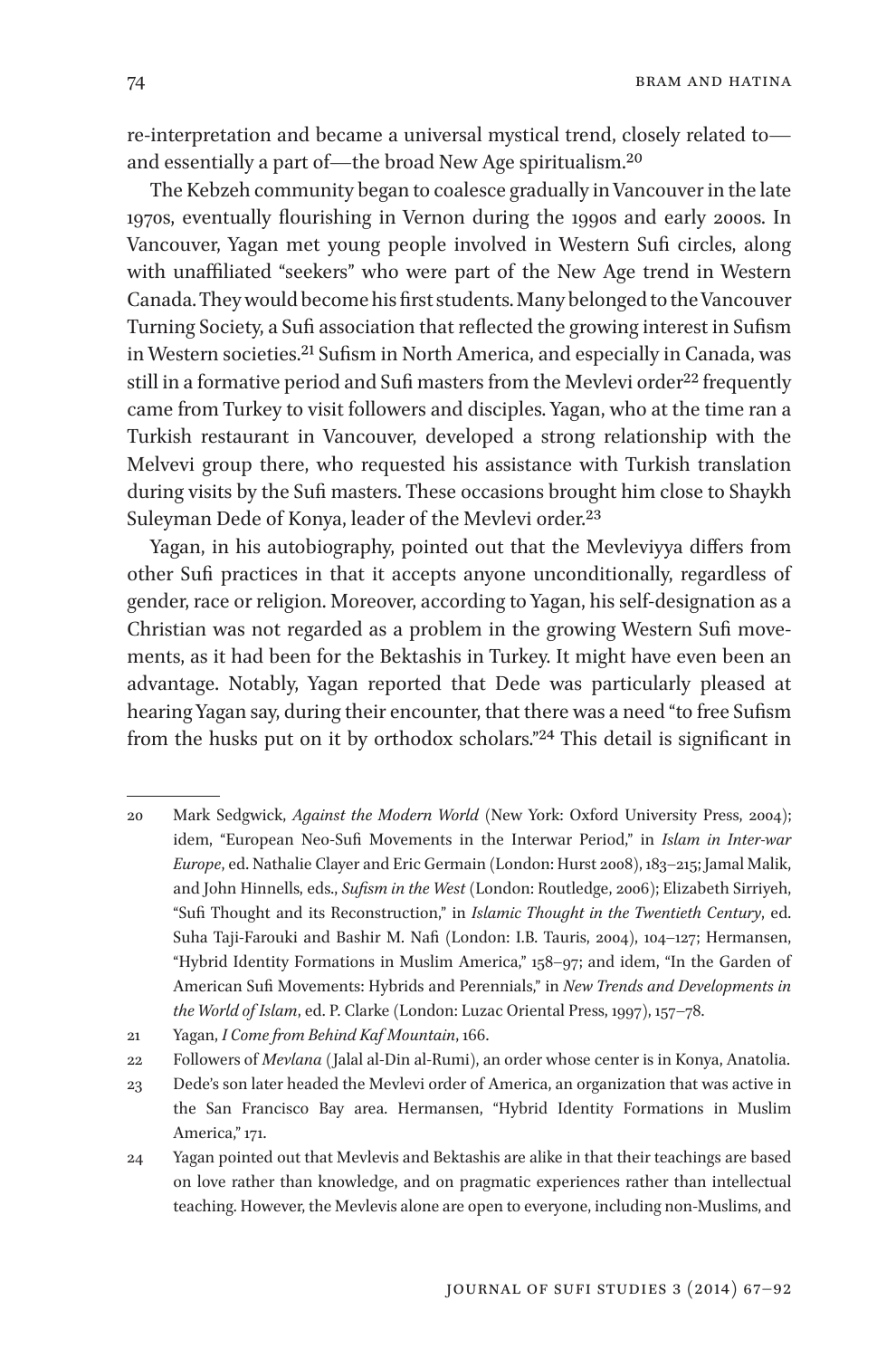light of Yagan's conversion to Christianity, attesting to the inclusive character of the Mevlevi branch in Canada and its aim to enhance its public appeal.

Yagan's role as a teacher and leader became salient when in the late 1970s the group of young people involved in the Turning Society in Vancouver found itself without formal leadership. The founders of the society regarded Shaykh Reshad Field,<sup>25</sup> who was based in Boulder, Colorado, as their spiritual leader. However, the distance, together with personal difficulties experienced by Field, created an acute need for leadership. By then, Yagan was regarded by this group of seekers, as well as by the Sufi leaders in Konya, Turkey, who were affiliated with this movement, as the natural leader to step in and fill this need. In 1978 the Mevlevi Shaykh Dede contacted Yagan with the intention that he function as "his heart" in Canada in advancing Mevlevi teaching there.26 However, rather than becoming a Sufi shaykh, Yagan began to develop his own philosophy—the *Ahmsta Kebzeh*.

Yagan's activity as a spiritual teacher had brought him in contact with various figures who played important roles in the emerging Sufi movements in North America. They included Reshad Field, who was connected at first to Vilayat Inayat Khan and established the Beshara Centre at Swyre Farm in Aldsworth, England, in 1970, and later to the Mevlevi order. Field founded a Mevlevi center in Boulder, and had connections with groups in the "Fourth Way" tradition of G.I. Gurdjieff. Other figures were Kabir Helminski of the Threshold Society,<sup>27</sup> and E.J. Gold, who visited Vancouver in that period. Gold, an artist, writer, and jazz musician, was also affiliated with Gurdjieff's "Fourth Way" tradition. These figures, and their connections with Yagan, embodied a link between "Western Sufism" and broader New Age spirituality. As an immigrant from Turkey who became involved in "New Spirituality" circles in Vancouver, Yagan's role in these developments can be understood as a bridge between two phases, as posited in Gisela Webb's chronological analysis of the development of Sufism in America: the 1960s counter-cultural movement, and

in this their philosophy differs from other Sufi orders (Yagan, *I Come from Behind Kaf Mountain*, 147, 159).

<sup>25</sup> Ibid.; also Reshad Field's spiritual autobiography, *The Last Barrier: A Journey into the Essence of Sufi Teaching* (Boston: Houghton Mifflin, 1996).

<sup>26</sup> Yagan, *I Come from Behind Kaf Mountain*, 154.

<sup>27</sup> Yagan's autobiography, *I Come from Behind Kaf Mountain*, was published in Vermont by the Threshold Society. Current literature by this society refers to Yagan as a source of inspiration along with other spiritual teachers. Hermansen, "Hybrid Identity Formations in Muslim America," 171–2; see also, e.g., "What is Spirituality?" http://sufism.org/ sufi-lodge/what-is-spirituality (accessed 14 September, 2012).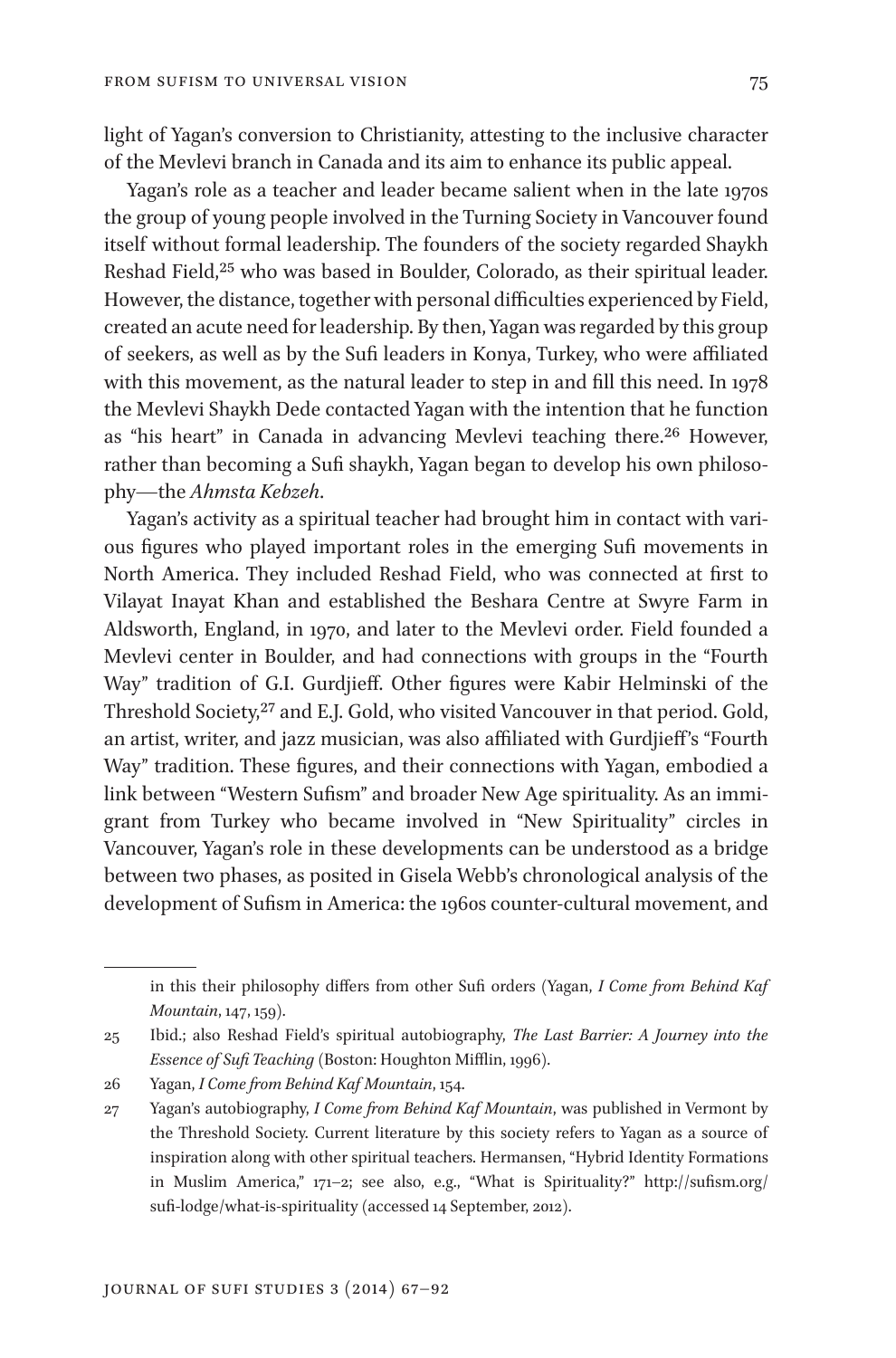76 BRAM AND HATINA

the influence of growing immigration from Muslim societies in the latter part of the century.28

Yet, Yagan's position as an immigrant from a minority group (Circassian-Abkhaz) had further consequences that eventually led him to a different and distinctive path. During his development as a spiritual leader, his encounters with Sufism in the West prompted him to revisit the meaning of Sufism for himself personally. This process of re-examination of past knowledge and experiences in the context of immigration also led him to a spiritual reinterpretation of his own cultural traditions, rooted in the Caucasus.

#### **Rediscovering Kebzeh: Authenticity, Identity and Legitimation**

In multicultural Canada, Yagan's origins counted as an asset. His first-hand, indepth acquaintance with Turkish Sufism made him an authentic representative of that spiritual milieu. The advantage of authenticity was especially important to local Canadian spiritual seekers. Yagan's biography, therefore, was a valuable vehicle for his recognition as a leader in the evolving Sufi circles in Vancouver of the 1970s. The recognition he gained from leading Sufi figures in North America<sup>29</sup> and from the Mevlevi leadership in Turkey singled him out as a potential mentor for even wider Western Sufi circles in North America. Why then did he turn away from this status and choose the road of creating, or re-creating, the teaching of Kebzeh?

In his autobiography he linked his decision to a pursuit of his own spiritual route to reconnecting with Jesus as a practicing Christian in Canada. He had been surprised by the desire of Canadians he met to seek answers from him, but, "after meditation and communication with Jesus," he realized that his ability to teach others had been imparted to him by his Abkhazian training, rather than by Sufism. His Abkhazian upbringing was the primary source of his inspi-

<sup>28</sup> Gisela Webb, "Sufism in America," in *America's Alternative Religions*, ed. Timothy Miller (Albany: State University of New York Press, 1995), 107–8. These developments were also followed by a more "Islamic-oriented" approach to Sufism in North America. Yagan, at this stage, stressed the independence of Kebzeh from Sufi Islam. Moreover, he was critical of the Islamic tradition (see text below) and resented the Islamic notion of the supremacy of Arabic, viewing this claim as a form of cultural imperialism. His resentment was also connected to his own cultural roots and his emphasis on the uniqueness and antiquity of the Caucasian languages.

<sup>29</sup> For example, Kabir Helminski of the Threshold Society.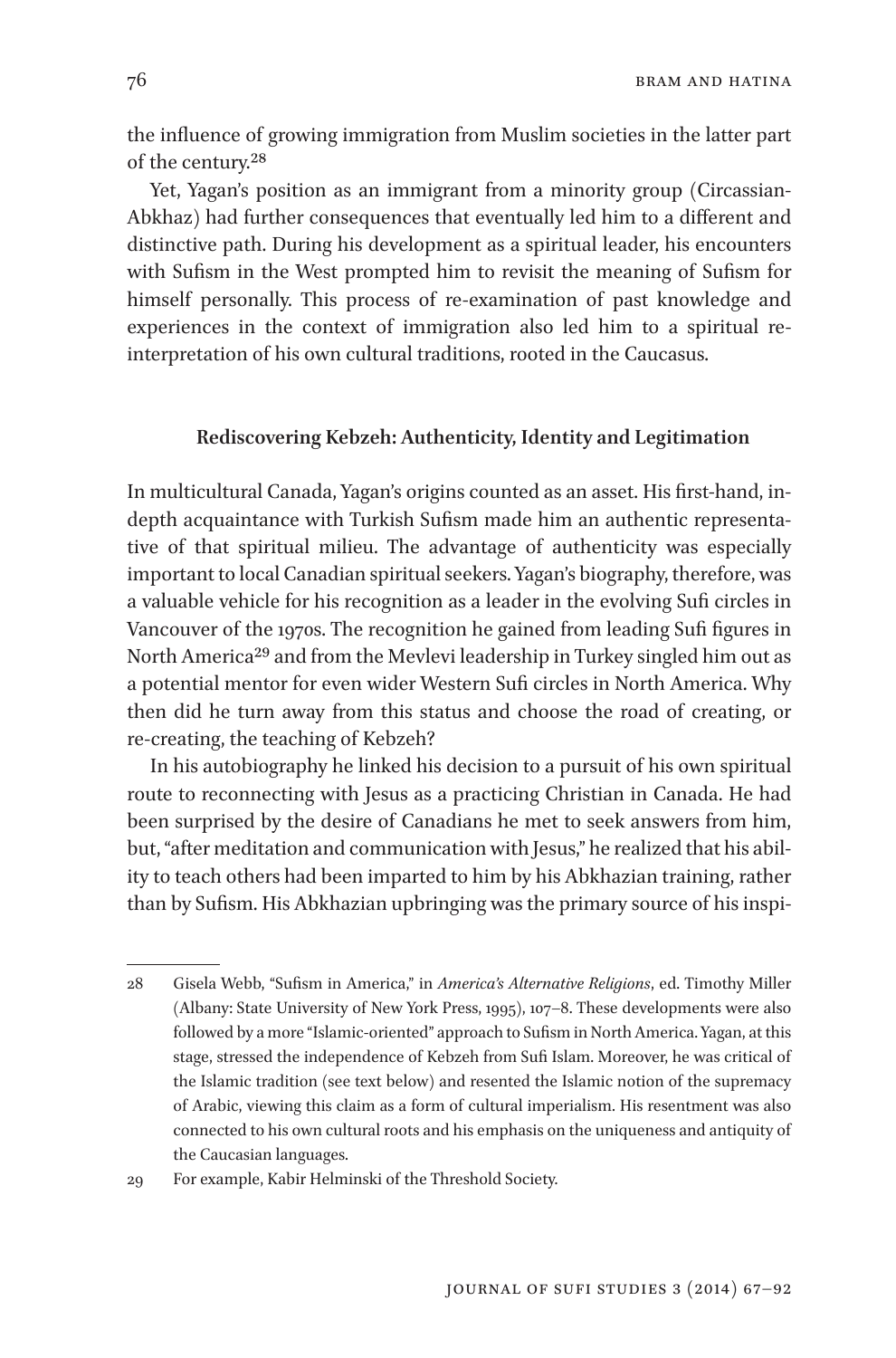ration and the "very essence of the teaching of everything," he wrote.<sup>30</sup> With this, he did not end his interest in Sufism; rather, as will be shown, he linked it to the cultural traditions of the Caucasus.

Yagan's rediscovery of his native tradition appears to be closely related to the Western quest for authenticity, an important component of New Age and, more broadly, new spiritual movements.<sup>31</sup> Such a re-discovery of an ancient tradition may be viewed as an effective way of securing legitimization for the doctrine and the leader.<sup>32</sup> The unknown Caucasus and Circassian traditions held an appeal for some of the students. Learning the Circassian dances added another level to the authentic character of Kebzeh and made it attractive to people who felt ambiguous about Islam.

However, for Yagan, authenticity was not merely a tool to gain followers. There were additional levels that went beyond legitimization and the presentation of a new or renewed spiritual doctrine being linked to an ancient one. Yagan's progression from an affinity with various Sufi circles to an immersion in the teaching of the ancient Kebzeh traditions, and applying them to the Western milieu, was a distinctive example of re-working religious ideas involving cultural exchange in the context of immigration and multiculturalism.

An analysis of Yagan's spiritual autobiography and other published materials during an in-depth interview with him<sup>33</sup> suggests that his acknowledgment of authenticity as an advantage caused him to revalue his own heritage not only as a former Turkish citizen and a member of Sufi orders but also as an Abkhazian of the Caucasus. While his former Turkish official identity and his command of the Turkish language facilitated his first steps as a leader in the Sufi circles in Vancouver, later on his experiences as an immigrant led him to reinterpret his cultural heritage in a way that related this heritage to the world of Western seekers.

Moreover, he reappraised his personal tradition not only as an instrumental resource but as a vital source of values and concepts that enhanced his

<sup>30</sup> Yagan, *I Come from Behind Kaf Mountain*, 143.

<sup>31</sup> Paul Heelas, *The New Age Movement* (Oxford: Blackwell, 1996); and Charles Lindholm, *Culture and Authenticity* (Malden, Mass.: Blackwell, 2008).

<sup>32</sup> See, e.g., Mark Sedgwick's analysis of how the followers of Gurdjieff and Meher Baba connected them to Sufism (Sedgwick, "European Neo-Sufi Movements," 210–12). Those cases, however, differ from the case of Kebzeh, in which the connection to Sufism is much more pronounced.

<sup>33</sup> Yagan's interview with one of the authors, 9–11 July, 2009.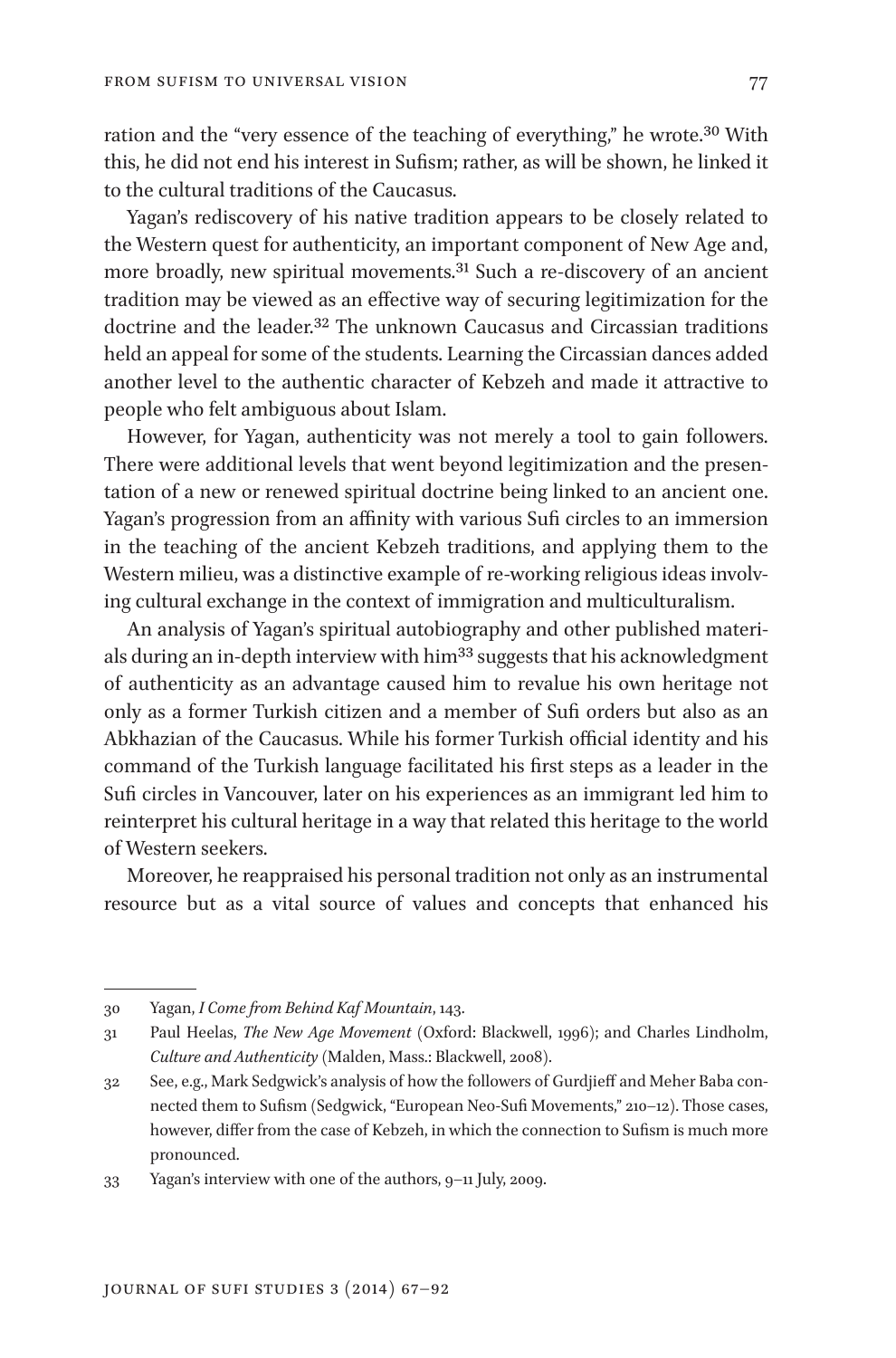own inner strength, a process of self-understanding described in his autobiography.34 In essence, only a small part of what Yagan called a "spiritual autobiography" falls into the category of typical spiritual biographies of mentors of the New Age in the West. Large parts of the book tell the story of a Circassian whose character, and no less importantly his origin, brought him into conflict with his surroundings and with the Kemalist regime in Turkey. Only in the last chapter does Yagan introduce a wider discussion of his spiritual ideas. Although at that stage (the early 1980s), they were mainly Sufi ideas, the book clearly reflects his re-examination of his personal identity and the potential to re-mold this identity in the context of democratic, multicultural Canada. Yagan pointedly disparaged prevailing Turkish stereotypes of Circassian mountaineers as "bandits" and "horse thieves," revealing a depth of introspection regarding his native traditions. "I came to realize that the ancient tradition of the Abkhazian . . . which I have spurned as too primitive, was the very essence of the teaching of everything [else]."35

This recognition led Yagan to develop the teaching of Kebzeh as a new concept relevant to modern spirituality in North America, blended with aspects of Circassian culture. This combination was to influence the spread of his ideas two decades later along three different channels: building up a local Canadian community committed to Kezbeh principles; reaching out to Circassian followers both in the diaspora and in the Caucasus (Abkhazia); and addressing audiences throughout the world interested in Sufism and a new spirituality. These developments, too, reinforced his legitimization. Yagan had the advantage of native Abkhazian authenticity, and his leadership position was anchored in his status as "the last known living spiritual elder of the tradition."36

Yagan's teaching was in some ways a new doctrine, similar to other New Age spirituality, while also containing aspects of continuity and reconnection with his personal cultural heritage, together with an amalgamation of Sufi ideas and practices (see below). Based on his personal experiences and his perspectives as a migrant, Yagan sought to bind modernity with what he referred to as the ancient spiritual tradition of the Caucasus Mountains.37

Yagan's knowledge of mysticism, combined with his affinity with Jesus and his Circassian-Abkhazian lineage, endowed him with "spiritual capital." Bradford Verter has suggested that "forms of spiritual capital [exist] that are

<sup>34</sup> Yagan, *I Come from Behind Kaf Mountain*.

<sup>35</sup> Ibid., 143.

<sup>36</sup> Yagan, *Ahmsta Kebzeh: The Science of Universal Awe*, new ed. (Vernon, b.c.: Kebzeh Publications, 2005).

<sup>37</sup> Ibid., xxvii–xxix.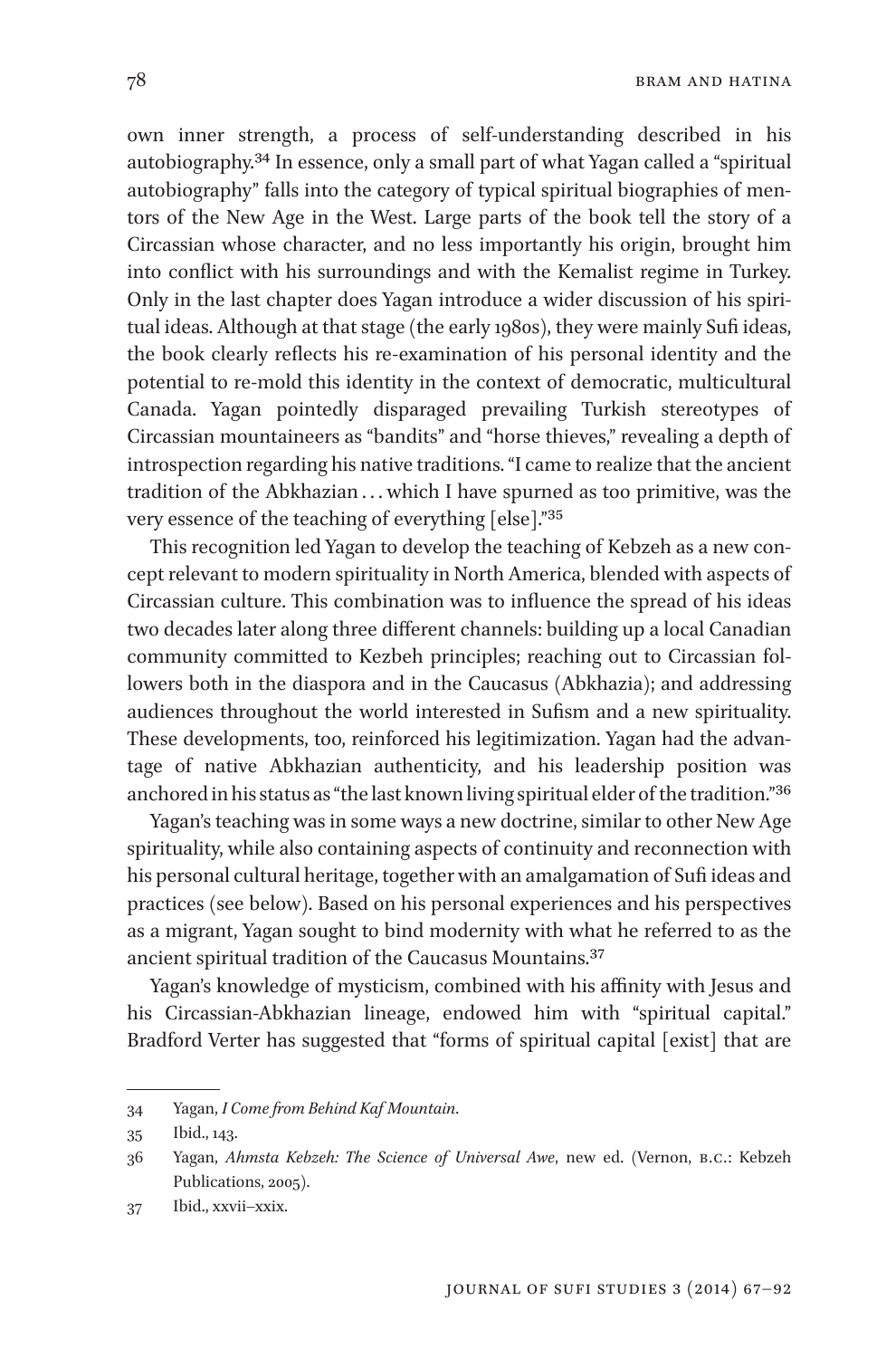valued specifically because they are perceived as extra-institutional—the many forms of New Age religion, for instance."38 In Yagan's case, his personal charisma and the knowledge he had acquired were extra-institutional, and not only in comparison with traditional religion: they also went beyond the new structures of esoteric knowledge that emerged in the West in the latter twentieth century. His "spiritual capital" thus paved the way for the development and spread of Kebzeh teaching.

# **Kebzeh, Esoteric Knowledge and Sufism: Intertwined Worlds**

Yagan's philosophy and teaching centered on the *Ahmsta Kebzeh*, is described as:

An ancient spiritual tradition which has been preserved in the Caucasus Mountains. It is an applied science of processing the human being. The process is that of awakening and developing latent human faculties under divine grace and guidance. [Its founder, Murat Yagan, is] one of the rare Circassian elders . . . who is thought to be the last known living lightholder of this particular tradition.39

In the *Ahmsta Kebzeh* vision, human aspiration is aimed at attaining the level of "completed human."40 From the outset, Kebzeh teachers held that this goal could be achieved in various ways, and that there is no preference for a specific religion or spiritual discipline; all are equal. In this sense, Yagan's ideas continue the concept of religious pluralism that characterized theosophy as well as various Sufi groups who were active in the West as early as the first part of the twentieth century.<sup>41</sup> Yet, Yagan's discourse eventually shows that Kebzeh teaching is ranked by him as the superior, ultimate approach. Moreover, only those students or seekers who are actively engaged in Kebzeh can fully understand its meaning and develop their higher faculties. Introducing the concept

<sup>38</sup> Bradford Verter, "Spiritual Capital: Theorizing Religion with Bourdieu and against Bourdieu," *Sociological Theory* 21.2 (June 2003): 150–74.

<sup>39</sup> The Kebzeh Foundation's Internet site: www.kebzeh.org/shop/shopcontent.asp?type= Aboutus.

<sup>40</sup> Yagan, *Ahmsta Kebzeh*, xix–xxi.

<sup>41</sup> Sedgwick, "European Neo-Sufi Movements"; also Meir Hatina, "Where East Meets West: Sufism, Cultural Rapprochement and Politics," *International Journal of Middle East Studies* 39 (August 2007): 398–404.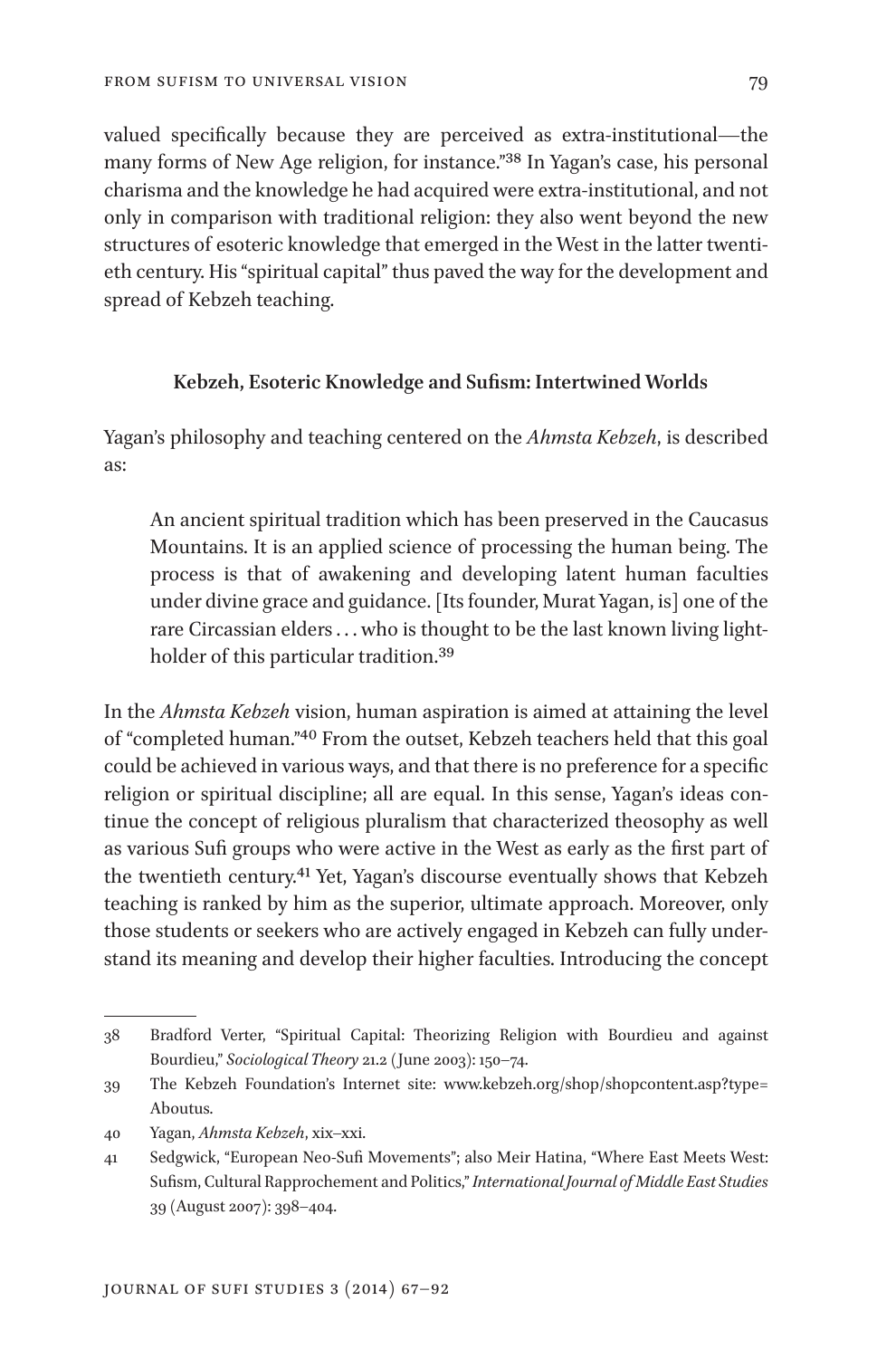80 BRAM AND HATINA

of the West and the entire universe being one with *Ahmsta Kebzeh* can turn the planet into a peaceful, harmonious and loving place.42

The description of the remote Caucasus as the ancient birthplace of Kebzeh teaching undoubtedly had a legitimating aspect, but, more significantly, it served as a way to distance Yagan's ideas from Islam generally, though not from Sufism.43 It correlates with Yagan's claim that "what the Kebzeh offers is not a religion, and it does not interfere with existing religion; it is an applied science, the art of living as a human."<sup>44</sup> It also correlates with his view that Kebzeh can adapt to its cultural surroundings, namely Christianity in Canada. At the same time these ideas allow for a recognition of Circassian culture, which is much older than Islam, as the true source of the teaching.

Yagan applied Kebzeh, first, to restoring the balance between body and soul, so as to awaken the latent human conscience and put it in contact with the source, or the creative energy commonly called God, from which all that exists in the universe emanates. Secondly, he sought to revive human attributes that had been lost along the way, such as courage, compassion, love, altruism and hope.

#### **From Ancient Tradition to Modern Esoteric Knowledge**

Yagan praised Kebzeh as an ancient tradition, authentic and unique to the Caucasus Mountains, one of the three places in the world (the other two are the Hindu Kush, at the western edge of the Himalayas, and the Andes in South America) where people survived the great "flood of Noah" and from whence the spiritual development of the world began. This descriptive style echoes various claims of authenticity by other new religions and manifestations of "new age" spiritualism. However, Yagan's description of Kebzeh goes beyond such mythological descriptions, using a terminology and cultural ideas drawn from the Abkhazian and Circassian tradition.

In Abkhazian the term *a-kJabz* refers to the ethos at the heart of Abkhazian culture, and *Ahmsta* refers to "nobles," hence: the ethos of the nobles. *Kebzeh,* as Yagan uses the term, also resembles the traditional usage of a similar term in

<sup>42</sup> Yagan, *The Essence of Sufism in the Light of Kebzeh*, xxi–xxviii.

<sup>43</sup> Similarly, Gurdjieff described the Sarmoung Sufi order as founded in Babylon in 2120 bc, a description which may have inspired Yagan, who drew from Gurdjieff's teaching.

<sup>44</sup> Yagan, *Ahmsta Kebzeh*, xxvii.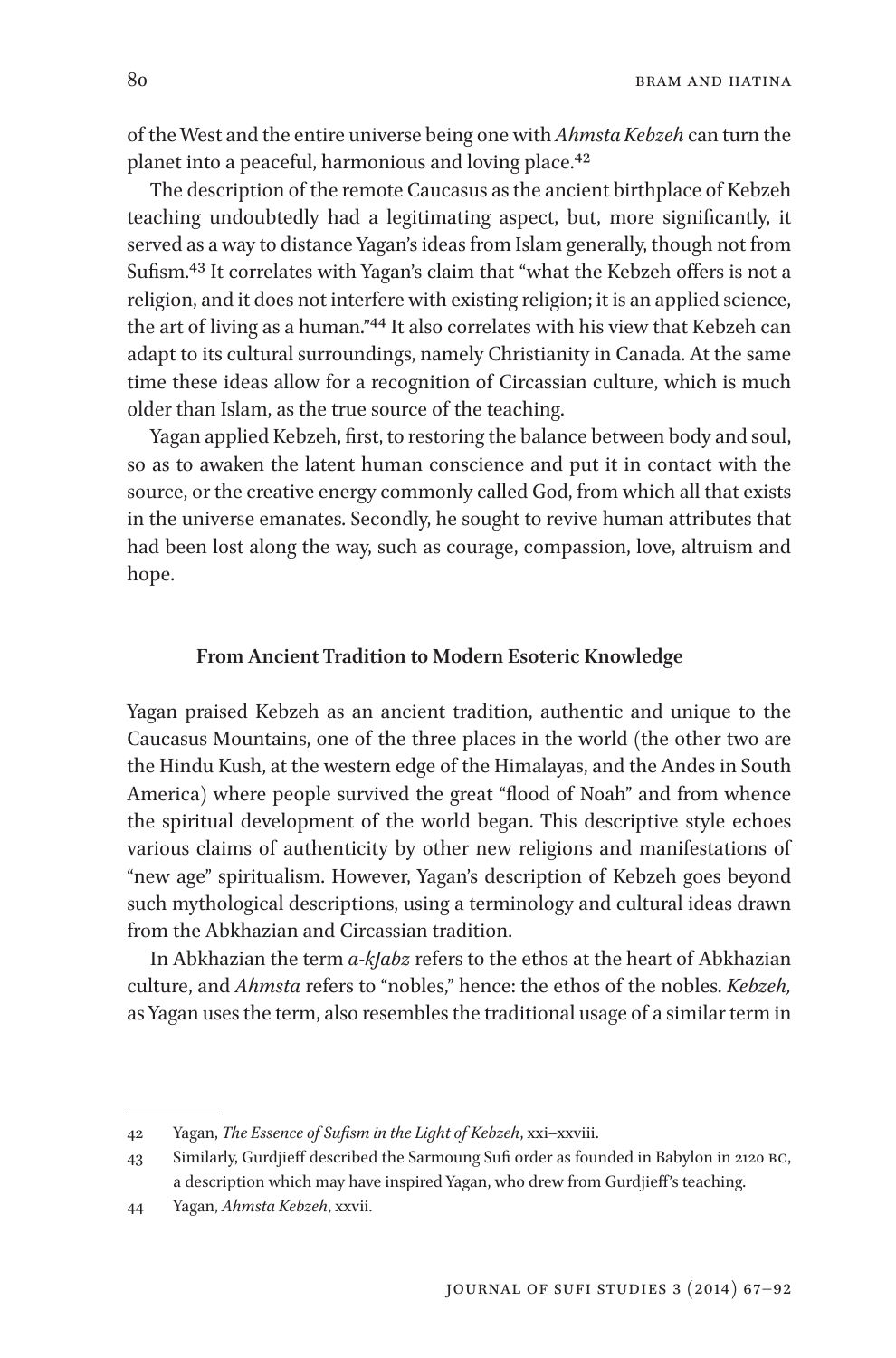Adighe (Western Circassian and Kabardinian): *khabze*, or *Adighe Khabze*—the Khabze of the Adighe people.45

Yagan also made use of another key term in the Abkhaz language: *aleishweh* (civility), an Abkhaz code name for a set of rules and behavior. These include good citizenship, politeness, chivalry, dignity, honesty, humility and hospitality.46 Yagan stressed that throughout history, *aleishweh* has attracted and impressed visitors, explorers and merchants from neighboring countries and from Europe. It was even adopted by Islamic Sufism in establishing fraternities, or *tekke*s, in the twelfth century, using the term *adab. Aleishweh*, Yagan explained, is the all-encompassing Circassian way of showing love at all levels: respect, homage and service to the elderly, compassion, responsibility for children, care for the needy, sex education and edification, and confronting the complexities of life with courage, patience and humor. Yagan thus described the very essence of "*Adhyge-khabze*": an ethos of everyday behavior, moral codes and education in traditional Circassian communities.47

Yagan drew on the traditions of both Abkhaz and Adighe Khebze as the basis for the facets of his teaching that referred to social and moral behavior, while reworking them in the context of modern Western societies and connecting them to New Age ideas. Notably, Yagan claimed that his teaching was based on the "*Ahmsta Kebzeh*"—an esoteric body of knowledge that in the past was conveyed only to the noble classes of Abkhazian society. Moreover, his description of this spiritual knowledge refers to specific spiritual traditions that are not part of the current usage of the term "khebze" among Akhaz or Adyghe in the Caucasus or in the diaspora. The question of the extent that these descriptions refer to a spiritual tradition that indeed existed in the past is beyond the scope of this article and requires separate research. Such research will have to evaluate various recent influences on Abkhazian society such as the Russian invasion, the Caucasian wars, the Soviet regime, and post-Soviet conflicts and turmoil. Hence, at this stage, we are left with Yagan's testimony of himself as "the last carrier of an ancient tradition."

For Yagan, the core of Kebzeh is gnosis, or esoteric knowledge. Kebzeh views life as a single continuum, without differentiating between this world and the hereafter, heaven and hell, and reward and punishment. Kebzeh, in Yagan's terminology, is "Caucasus yoga," a term that seems to be borrowed from an earlier

<sup>45</sup> John Colarusso in email correspondence with the authors, 15 June, 2010.

<sup>46</sup> Yagan, *Ahmsta Kebzeh*, 116–17, 128–32; Murat Papsu, in email correspondence with the authors, 15 June, 2010.

<sup>47</sup> See above, n. 2.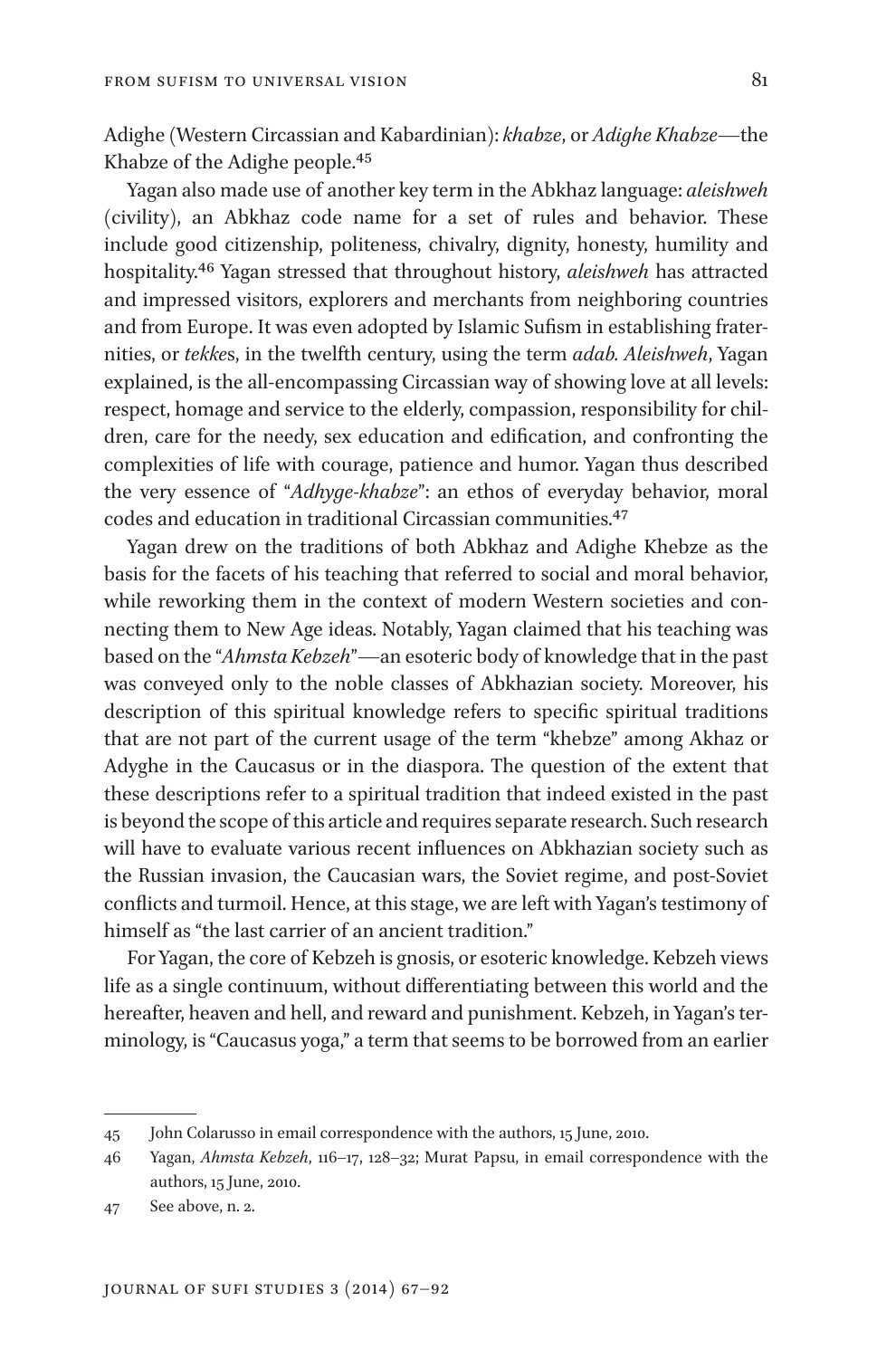82 BRAM AND HATINA

book by Count Stephan Colonna Walewski, who focused on various breathing practices which appear to be connected to early- and mid-twentieth-century spiritualism.48 Descriptions of Abkhazian Kebzeh by current scholars in Abkhazia coincide with some of Yagan's ideas, namely an emphasis on Kebzeh as consisting of social aspects alongside a spiritual level.49 Yagan emphasized that Kebzeh is not related to any specific religion or belief system. It was not a pagan tradition, either. There was never any image of God, or object of worship, in the history of Kebzeh, but rather *mdge*s, which may be translated as a "manifestation of nature" in the form of a power, force or energy.50 Certain elements in this description resemble an important aspect of the ancient Abkhazian religion which exists to this day: the "*Anyha*"—scared places or shrines in the mountains. The power of these places is connected to nature and to energy, but not to a specific god.<sup>51</sup>

Yagan thus seemed to present concepts that existed in ancient Abkhazian traditions, expressed in New Age terminology, or, perhaps, vice versa: connecting New Age spiritual ideas to his cultural background. He constructed a new philosophy in the Kebzeh format, but this teaching stemmed from earlier sources, namely ancient Caucasian traditions and Sufism. In both cases Yagan took only certain aspects from each system: he highlighted the ethical and social features of the Abkhazian/Circassian Kebzeh, but left out other aspects, such as the animistic/polytheistic pantheon, as well as aspects of Shamanism, especially the role of female shamans.52

<sup>48</sup> The introduction to Walewski's book noted that "His outer life was that of a well-known collector and dealer in oriental art and antiquities and in anthropological curios. His shop, Esoterica, was not only a famous New York connoisseurs' landmark but the gateway of another world" (Count Stefan Colonna Walewski, *A System of Caucasian Yoga as Orally Received* [Indian Hills, Colo.: n.p. 1955]).

<sup>49</sup> Interviews with Professors Oleg Duminiya and Valery Baksva, and Dr. Viacheslav Cherikba in Shukhum (Shukhumi), Abkhazia. September, 2011.

<sup>50</sup> Yagan, *Ahmsta Kebzeh*, xxvi–xxvii, 148–9, 158–60.

<sup>51</sup> Viacheslav Chirikba, "Between Christianity and Islam: Heathen Heritage in the Caucasus," paper presented at the conference "Ethnic and Religious Communities in the Caucasus" (27–8 March, 2006) organized by The Royal Anthropological Institute of Great Britain and Ireland (Warburg Institute), London. Sh.D. Inal-ipa, *Voprosy etnokul'turnoj istorii abkhazov [Questions of the Ethnic and Cultural History of the Abkhazians]* (Sukhum: Alashara, 1976). During visits to Abkhazia (2008, 2011) one of the authors learned that these sites are still visited. Moreover, it seems that this tradition has been revived since the collapse of the Soviet Union and the secession of Abkhazia from Georgia.

<sup>52</sup> Chirikba, "*Between Christianity and Islam*"; Inal-ipa, *Voprosy etnokul'turnoj istorii abkhazov*; and A. Johansons, "The Shamaness of the Abkhazians, *History of Religions* 11.3 (1972):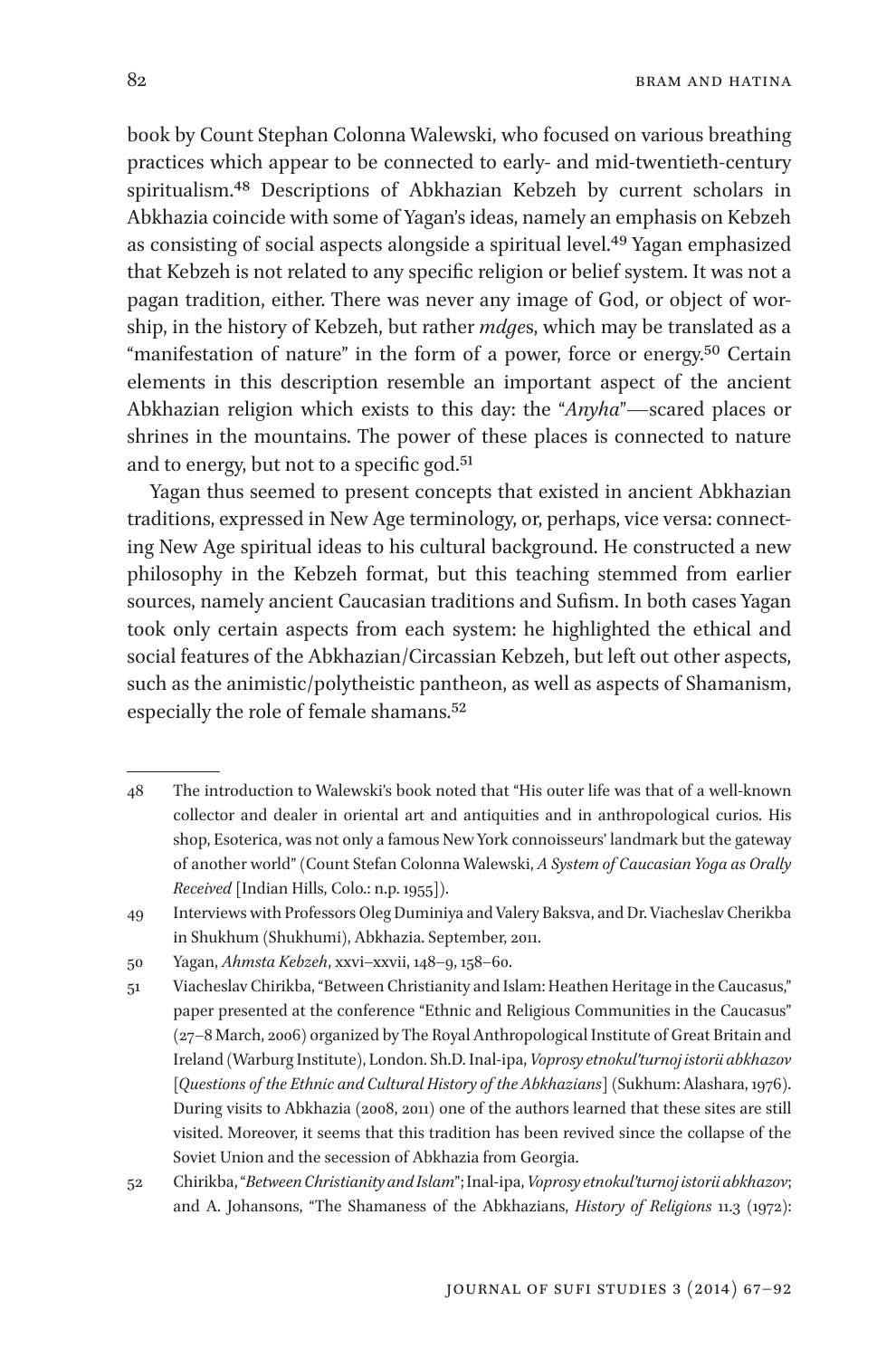# **Established Religions, Jesus, and Sufism**

Yagan, as other New Age proponents, was sharply critical of institutionalized religions and of aspects of enlightenment as well. He held up the attractiveness of the Kebzeh as a contrast to the ruin and impotence of these two systems, which failed to make the universe a happier place.

He argued that most interpreters of the prophetic books of scripture were mediocre, although they claimed a monopoly over transmitting religious knowledge, becoming teachers and administrators living at the expense of the populace who supported them faithfully by strict observance of the rules set by the clergy. The result was religious dogmatism and pompous institutions such as churches, mosques and other grandiose sites of worship to impress the public for the purpose of material gain. Divine knowledge became the province of a privileged elite, Yagan charged, largely inaccessible to the believers, while religion turned into a social system without a soul. This was not only true of the Catholic Church, but also of Islam and Judaism.53

Yagan held a particularly critical view of the development and interpretations of Islam, arguing that if the Qur'an given by the prophet Muhammad had been correctly understood and wisely interpreted, "there would be no room in Islam for fundamentalism, fanaticism or bigotry."54 He attested that early on, while in Turkey, he became disappointed after fruitlessly searching for the truth through the two major religions that were accessible to him at the time, Islam and Christianity. The only proof they offered of God's existence was a belief in God.55

He did, however, display a positive attitude toward Christianity and Islam in two specific contexts: first, in his feeling for Jesus, whom he regarded as a symbol of love and compassion "who never meant to found a religion."56 Second, in his affinity to Sufism, in which he traced two positive elements

53 Yagan, *The Essence of Sufism*, 50–6.

<sup>251–6;</sup> also Julian Baldick, *Animal and Shaman: Ancient Religions of Central Asia* (New York: New York University Press, 2000).

<sup>54</sup> See also n. 28 above.

<sup>55</sup> Yagan, *The Essence of Sufism*, 68–75.

<sup>56</sup> Yagan, *Ahmsta Kebzeh*, 10–14. Notably, a picture showing Jesus and bearing this title hangs in the main hall of the Kebzeh community church in Vernon. Yagan's affinity to Jesus can be understood not only in connection with the important place of Jesus in some Sufi traditions, but also in relation to Yagan's Abkhazian background, as most Abkhazians view themselves as Christians. Ancient Abkhazian and Christian traditions coexisted and exerted mutual influences ever since Christianity reached Abkhazia—according to tradition, in the first century CE (Chirikba, "Abkhazian Wiseman from Vernon.").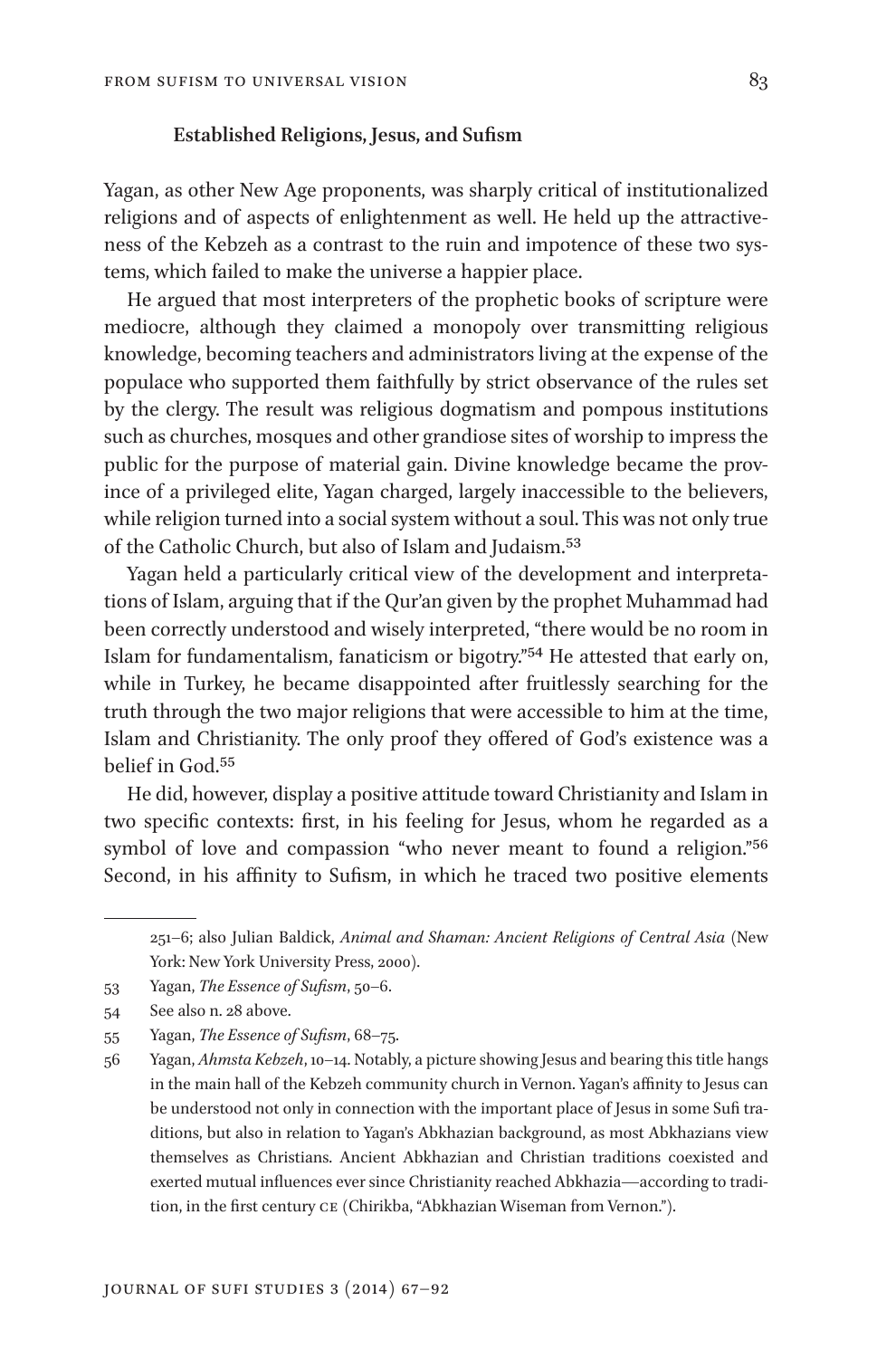found in the Kebzeh tradition as well: awakening "the dormant mental forces under divine grace," and social altruism.<sup>57</sup> Yagan himself often used Sufi terminology, such as *maqamat* (stages or stations in reaching the source of light) and *suhba* (master-disciple companionship). *Suhba* was given special emphasis in light of the importance attached to the mentor/ leader and the submissiveness of the disciple.58

In Kebzeh, as in Sufism, Yagan argued, the acquisition of formal knowledge through books or any other written materials, or by long-distance communication with a teacher, is insufficient; it amounts to merely acquiring theoretical knowledge without really understanding it or practicing it in daily life. Rather, there is a need for intensive personal experience by living in communal conditions and following a teacher or spiritual guide. Total submission to his authority, Yagan explained, is not tantamount to blind obedience; rather, it is meant to achieve the suppression of the ego in an eagerness to gain some of the inner knowledge possessed by that teacher.59

Despite the Sufi impact on Kebzeh, Yagan noted that Sufism is neither a lifestyle nor a religion, thereby seeking to detach Sufism from its specific Islamic context and tracing its roots to well before the emergence of Islam and the appearance of the prophet Muhammad. Sufism, he held, is "the story of Abraham, Moses, David, Solomon, Elijah, Jesus, Mohammad, and all the other saints. It is the story of Buddha and Zoroaster."<sup>60</sup> Furthermore, Yagan contended that the Caucasus mystical tradition impacted the establishment of Sufi orders and helped formulate the mystical mindset of Jalal al-Din al-Rumi (d. 1273) through his master Shams-i Tabrizi (d. 1247) of Tabriz, a town in northwestern Iran in the foothills of the Caucasus Mountains. By creating a spiritual genealogy in which Kebzeh preceded and inspired Sufism, Yagan aimed to highlight Kebzeh as the most valid oriental tradition for the West. Toward that end he pointed to Sufism's limited role historically in mainstream Islamic dogma. Moreover, he noted that modern versions of Sufism are vague and often confusing to seekers of truth.<sup>61</sup>

<sup>57</sup> Yagan, *Ahmsta Kebzeh*, 6; idem, *The Essence of Sufism*, xxi, 45–9, 173–8, 186–201, 229.

<sup>58</sup> Yagan, *The Essence of Sufism*, 186–201, 229. On these Sufi concepts, see e.g., Annemarie Schimmel, *Mystical Dimensions of Islam* (Chapel Hill: The University of North Carolina Press, 1975), mainly 98–147, 228–31; Julian Baldick, *Mystical Islam* (London: I.B. Tauris, 1989), 13–87; and Mark J. Sedgwick, *Sufism: The Essentials* (Cairo: The American University in Cairo Press, 2001).

<sup>59</sup> Yagan, *Ahmsta Kebzeh*, 114–15; and idem, *The Essence of Sufism*, 95–8.

<sup>60</sup> Yagan, *Ahmsta Kebzeh*, 114–15.

<sup>61</sup> Ibid.; and idem, *The Essence of Sufism*, xx–xxi, 95–8, 186–7, 188–201.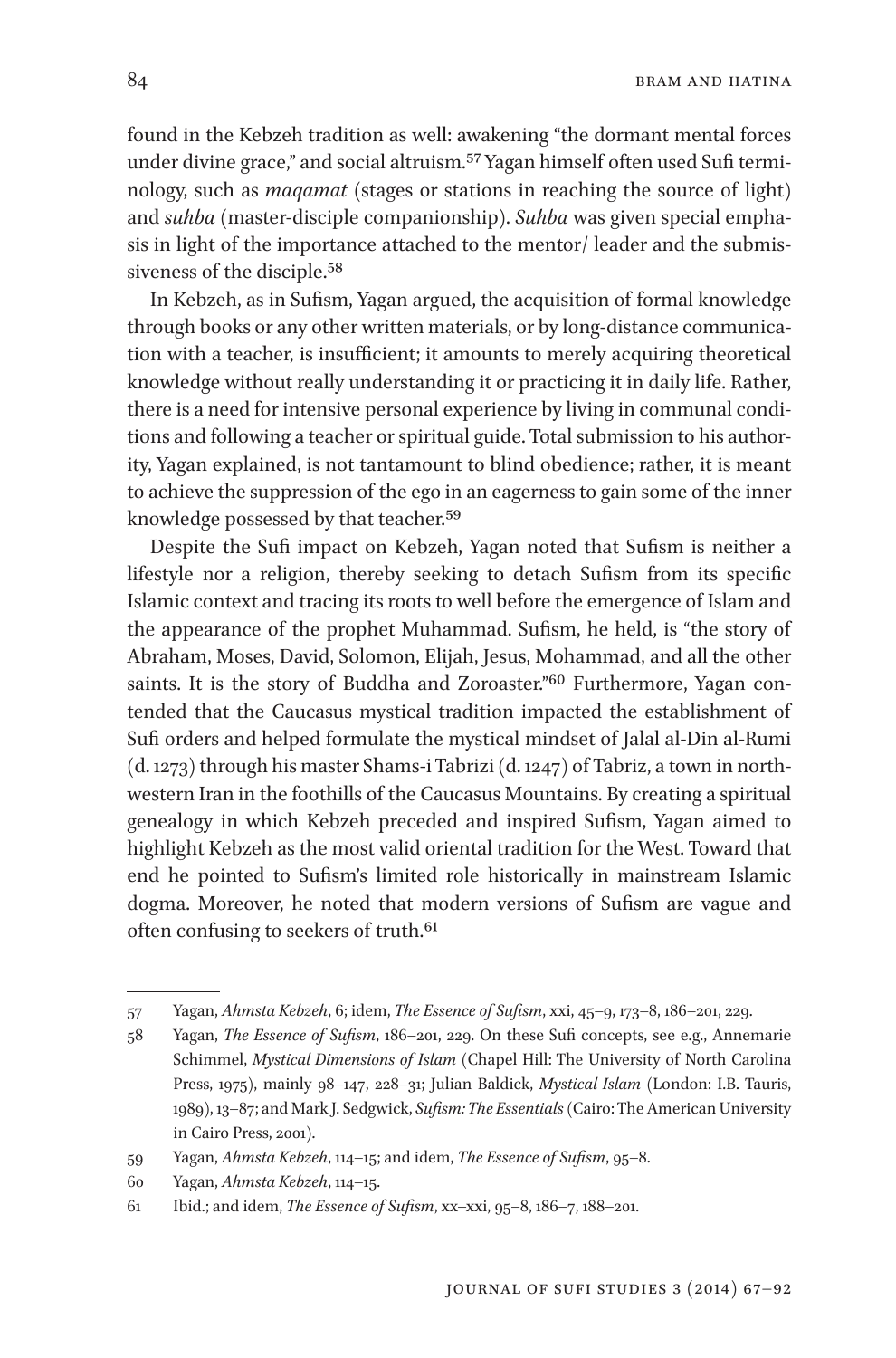#### **Communal Vision and Practice**

The spiritual development of the individual requires him to be a member of a community of brotherhood, Yagan stipulated. Community, for Yagan, was the single most important element of Kebzeh, a theme to which he dedicated an entire book.62 Only like-minded people doing things together can establish a true community. Thereby, they cease to be a crowd and turn into a collective unit with a common interest. The "living community," Yagan asserted, is the core of Kebzeh teaching, and only within it can the individual attain a meaningful existence that can advance humanity to a better state.<sup>63</sup>

Yagan's communal vision highlights the differences between Kebzeh and certain New Age approaches which intensify the privatization of religion, turning it from a communal framework with clear rules and institutions into a more private, personal, and at times even eclectic experience.<sup>64</sup> By contrast, Kebzeh teaching regards membership in a Kebzeh community as mandatory. The spiritual journey is both individual and collective, closely supervised by the chosen leadership.

The most important component of the Kebzeh communal leadership is the role of elders. There is no such thing as retirement, Yagan ruled. Every elder (*tamatah*) continues to be an active member in community life. In fact, the elder is put in a position of responsibility, and in case of dispute is authorized to assemble a meeting of councilors or hold a public discussion. The elder has the final word, with no veto allowed. He is the link between the distant past and the present, introducing order and harmony. The head elder is elected by community consensus. This essentially oligarchical and conservative regime is nonetheless firmly founded on the moral duty of its officers to act for the public good in cooperation with the people. The privileged status of the elder also extends to the family: the grandfather is the head of the family and its source of spiritual inspiration, symbolizing security, trust, compassion and love.<sup>65</sup>

Yagan's communal ideas were not theoretical only. They were developed and implemented during the creation of the Kebzeh society, a process that began in Vancouver in the early 1980s and also included influencing students

<sup>62</sup> Yagan, *Building up a Kebzeh Community* (Vernon, b.c.: Kebzeh Publications, 1998).

<sup>63</sup> Ibid.; and idem, *Ahmsta Kebzeh*, 31–9, 113–17, 128–32.

<sup>64</sup> Steve Bruce, *Religion in the Modern World: From Cathedrals to Cults* (Oxford: Oxford University Press, 1996), 25–68, 169–95.

<sup>65</sup> Yagan, *Ahmsta Kebzeh*, 133–4; and idem, *The Essence of Sufism in the Light of Kebzeh*, 186–201.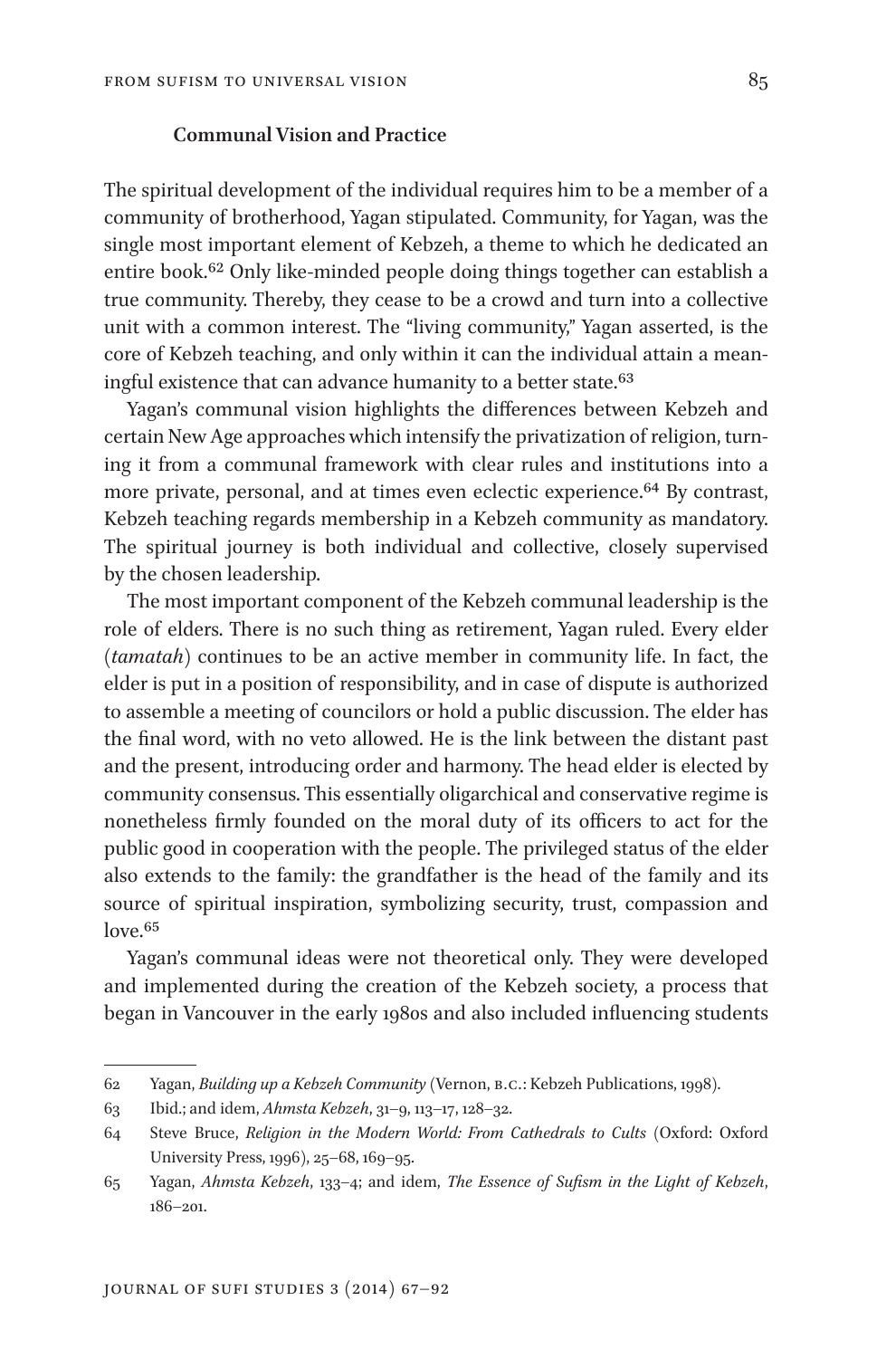who lived elsewhere to become involved in a communal experience as part of their spiritual development. At first, Yagan and a group of disciples lived for a time on an island in the Vancouver area. Some of the students who joined him worked with him on housing reconstruction and carpentry projects to earn a living. At the same time, they continued as a community to develop the teaching and practice of Kebzeh. Yagan referred to this mode of learning and living together in his autobiography thus: "[a] sheikh who has a responsibility for a *tekke* [order] has to be a full time sheikh ... 24 hours a day and seven days a week. This doesn't mean that the sheikh shouldn't be a carpenter or own a restaurant."66 His disciples described this first period as a difficult but fertile stage in their personal development and in the coalescence of the Kebzeh community. Moreover, their descriptions demonstrate that Yagan achieved his position not only by virtue of being "the last elder of an ancient tradition," but also due to his ability to lead them effectively during the time they worked together. The descriptions reflect the emphases on mutual responsibility, hard work, and being a role model, while also showing respect to others—values that derive from the social aspects of the traditional Circassian model of Kebzeh,<sup>67</sup> as well as Sufi values. Yagan's description of the shaykh who at the same time is a carpenter and a restaurant owner also demonstrates his notion of spiritual leadership: unlike other New Age spiritual leaders, or even contemporary Sufi shaykhs, Yagan earned his living from his work and not from his leadership position.

The most important community-building phase, however, took place when Yagan and some of his followers moved to the more remote Vernon location in 1986, where the teaching practices as well as the organizational patterns of the group became more clearly defined. Yagan nominated a group leader to organize various activities and take responsibility for such practices as meditation and spiritual training. This leader was responsible for an "inner" circle of learning and practice, which involved meditation exercises and studying various aspects of Kebzeh teaching together. Yagan himself would hold *sohbet* meetings with this group. *Sohbet* (in Turkish; *suhba* in Arabic) is a Sufi term for a spiritual conversation between master and disciples.68 This is a central

<sup>66</sup> Yagan, *I Come from Behind Kaf Mountain*, 172.

<sup>67</sup> These are practical ways by which Circassian people understood and expressed Kebzeh, as documented in field work by one of the authors in Circassian communities. See also A. Jaimoukha, *The Circassians: A Handbook* (Richmond: Curzon 2001), 173–89.

<sup>68</sup> See e.g., Khaliq Ahmad Nizami, "Suḥbah," in *The Encyclopedia of Religion*, 2nd ed., 15 vols. (Detroit: Macmillan Reference usa, 2005), 13:123–4; and Laury Silvers-Alario, "The Teaching Relationship in Early Sufism: A Reassessment of Fritz Meier's Definition of the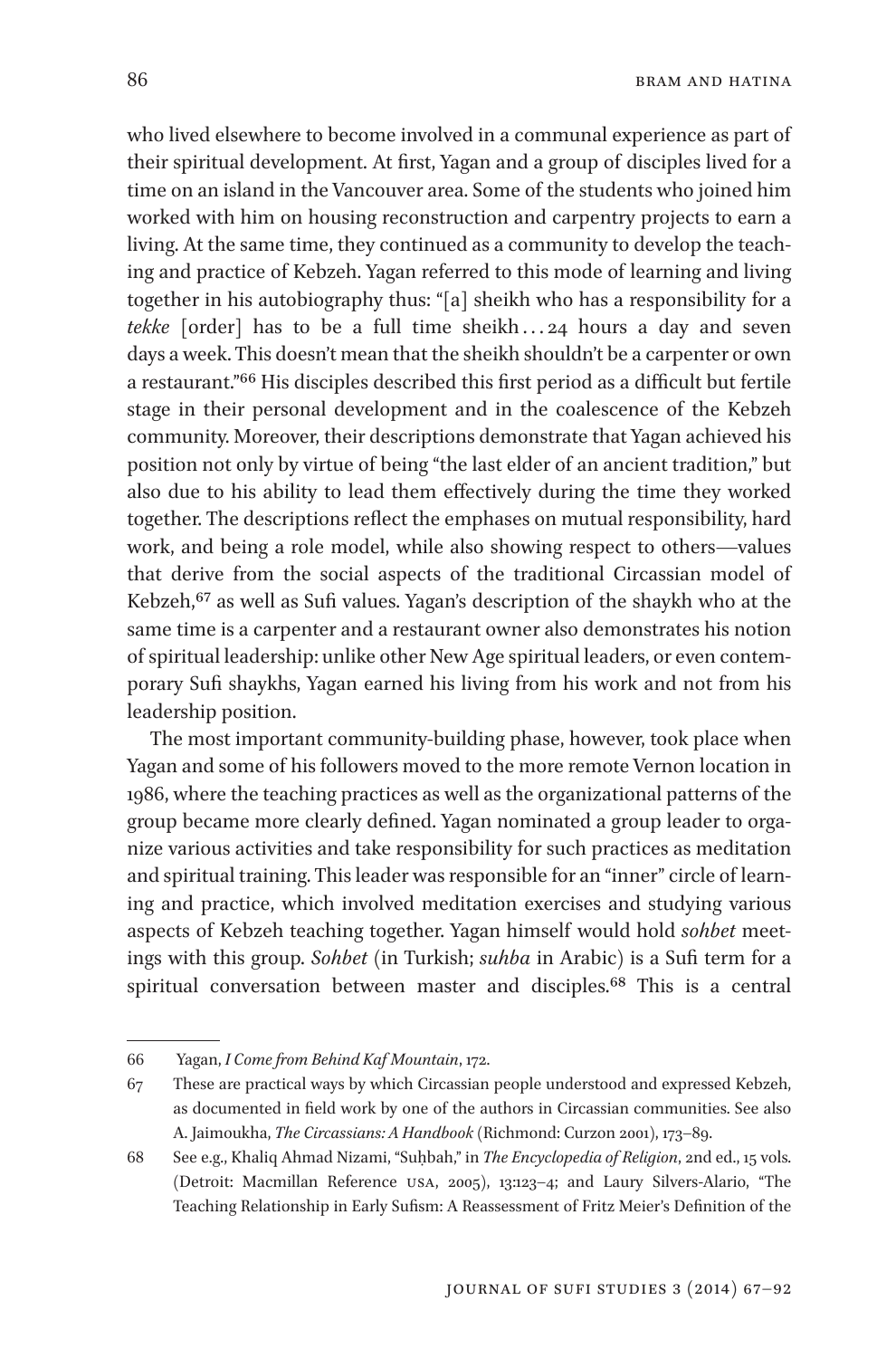practice in the Kebzeh community. Several of Yagan's publications are based on recordings of these conversations, during which components of the teaching content are discussed and analyzed. The style of these meetings exemplifies how a traditional Sufi practice is modified in a new context. As in traditional Sufi *sohbet*, the practice highlights the undisputed position of the teacher as a main source of spiritual guidance. At the same time, the individual needs of the students are discussed in connection with their spiritual path. Through these discussions the students become part of a process of producing knowledge—hence their names are mentioned in the published materials based on these conversations.69

Some of Yagan's disciples went on to establish similar groups in other locations (for example, in Winnipeg in the mid-1990s), although Vernon remained the hub of activity. In 1990 the group founded the Kebzeh Foundation in Vernon, a federally registered Canadian non-profit organization designed to develop and spread Yagan's teaching. While the core community lived in Vernon, some of Yagan's students lived elsewhere. These included disciples who did not move to Vernon, and new students who joined the Kebzeh society over time. The broad conception of a Kebzeh community was demonstrated in annual gatherings in Vernon. At the same time, some Kebzeh disciples who were living and working in and around various North American cities sought additional ways to fulfill the communal aspects of Yagan's teaching in their everyday lives. An example is a description of a Kebzeh disciple who lives and works as an attorney on the east coast of the u.s., who connects by conference call with other disciples in various places at least weekly for a spiritual conversation.70

An important stage in the process of shaping Kebzeh as a base for a spiritual as well as an actual community was the establishment in 1988 of a church, the Essential Church of Christ,<sup>71</sup> designed as a meeting place for the Kebzeh community on Sundays but welcoming the public at large in the area. Yagan's

*shaykh al-tarbiyya* and the *shaykh al-ta'lim*," *Muslim World* 93 (January 2003): 88–90; also Daphna Ephrat, *Spiritual Wayfarers, Leaders in Piety, Sufis and the Dissemination of Islam in Medieval Palestine* (Cambridge, Mass.: Harvard University Press, 2008), 56, 101–4; and Sara Sviri, *The Sufis: An Anthology* (Tel Aviv: tau Press, 2008), 99–118 (Hebrew).

<sup>69</sup> Yagan, *The Essence of Sufism*; idem, *The Teachings of Kebzeh: Essentials of Sufism from the Caucasus Mountains* (Vernon b.c.: Kebzeh Publications, 1995). See also Silvers-Alario, "The Teaching Relationship in Early Sufism."

<sup>70</sup> Based on a conversation with this follower, who attended the annual meeting in Vernon.

<sup>71</sup> While 1988 is the year cited on the Kebzeh web site, some community members noted that "the actual construction of the church took place years later" (Fieldwork in Vernon, 2009).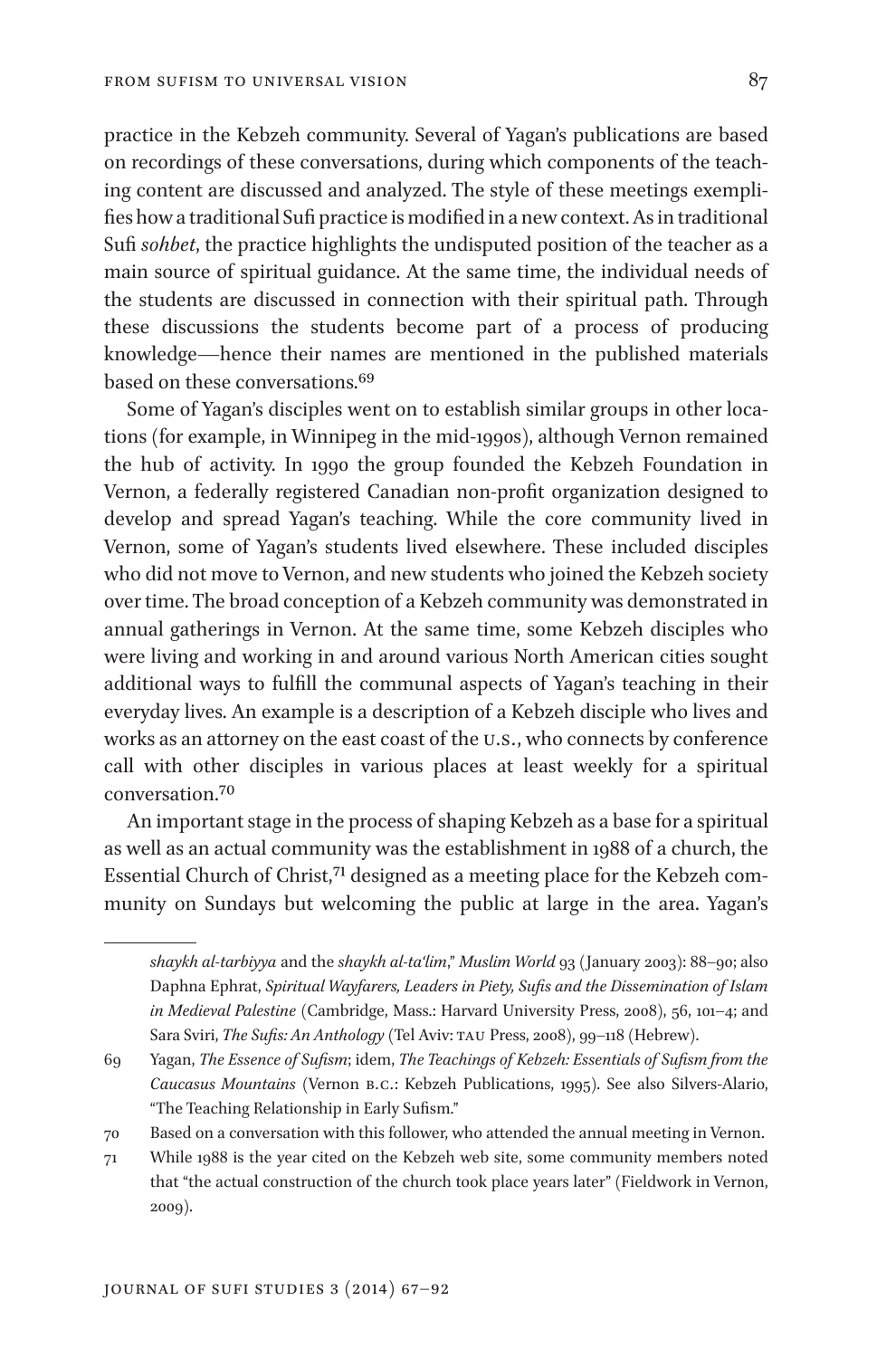decision to establish a church surprised his students. Most of them came from a Christian background, but, as they stated in interviews, their interest in New Age thinking and Sufism was part of a rebellion against their religious upbringing. One of the present chaplains of the church said that when he first joined the group, he never imagined himself in such a role. However, Yagan explained that the church had strayed from its original purpose, and the idea was to construct a new church. While the Sunday mass held in the church has Christian symbols such as wine and bread, it also features alternative rites with a special focus on community solidarity. At the end of every gathering all participants join hands in a circle that symbolizes the communal identity of "one for all, all for one." The concept of the church reflected Yagan's conviction that Kebzeh should operate within the local culture, wherever its practitioners may be.<sup>72</sup> The church thus serves as a link to the local community, allowing the Kebzeh society to be fully engaged in the essentially Christian environment of the Canadian town.

# **From Local to Global: New Modes of Cultural Exchange**

An additional stage in the development of the Kebzeh society was the launching of an Internet site with an emphasis on disseminating Kebzeh teaching to new audiences, including by means of online courses. Since then, Yagan's ideas have spread to New Age and Sufi circles in Canada and elsewhere. This is manifested not necessarily in the number of people who became members of the Kebzeh association, but in the dynamic of the dissemination of Yagan's books, the activities of some of his students in other parts of the world, and further Internet activity.

Some of his books have been translated into other languages, including Turkish, Abkhaz and Russian.73 Additional levels of cultural exchange are apparent in Yagan's English translations of two important Sufi poets, Yunus Emre (d. 1320) and Sun'ullah Gaibi (d. 1655).74 These translations reflect Yagan's

<sup>72</sup> Interview with Yagan, Summer, 2009.

<sup>73</sup> During field work in Abkhazia (October, 2008; September–October, 2011) and a visit to Turkey (September, 2011), one of the authors met several people who had read Yagan's autobiography and some of his short articles translated into Turkish, Abkhaz and Russian (Yagan, *Kaf Dăı'nın ardından geliyorum*, trans. Senol Zaman and Bahri Kazbek [Istanbul: Tley Yayınları, 1997 [1984]).

<sup>74</sup> Namely, *I Wrapped Myself in Flesh and Bones and I Appeared as Yunus*, trans. Murat Yagan (Vernon, b.c.: Kebzeh Publications, 1998), and *Gaïbi, The Gathering: The Mystical Poetry of*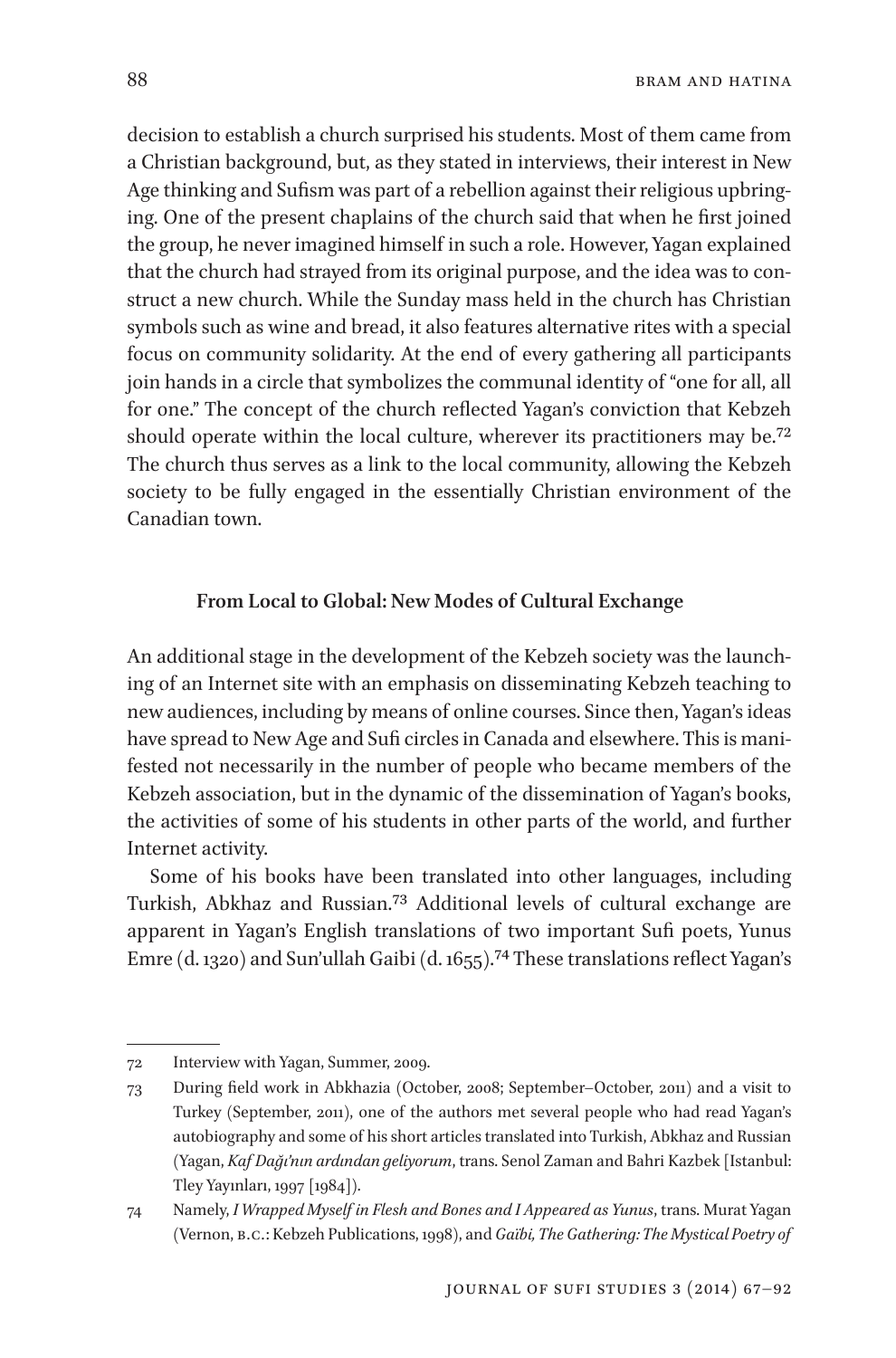approach to Sufism, in that their subject matter differentiates Sufi thought from mainstream Islam.75 This approach is also reflected in Yagan's trips with his students to Turkey and other countries in the Middle East, focusing mainly on visits to Circassian communities76—another indication of the foundation of Kebzeh as an independent spiritual tradition which distances itself from Islam. Yagan was welcomed by Circassian activists in Turkey and Jordan, although there were also criticisms of his departure from Islam. In Abkhazia, where currently the majority of Abkhazians are officially Christians but mostly stress their ethnic and cultural heritage, which is shared by Christian and Muslim Abkhazians, Yagan's ideas were welcomed enthusiastically. He was an official guest of the first president of Abkhazia, Vladislav Ardzinba. Still, some Circassian activists and intellectuals criticized Yagan's description of Kebzeh. One Abkhazian philologist wrote: "There was indeed a concept of *Ahmeste Kebzeh* . . . and it is true that it included both physical and spiritual dimensions. However, in Yagan's book there is also a lot of fantasy."77

Two of Yagan's close disciples have been especially active in disseminating his teaching: Dr. Ralph Maddess, a psychologist who was the leader of the Vernon group for many years, and Yaqub ibn Yusuf, a Jew who immigrated from the u.s. to Israel (but also lived in Canada), adopted an Arabic name, and is active in Sufi circles in Jerusalem, interfaith dialogue, and the study of Jewish Hasidism.78 Although Ibn Yusuf views himself as a student of Yagan, he advocates a different narrative, a development which illuminates the issue of cultural exchange as demonstrated by ideas passing from Canada to the Middle East and elsewhere.

- 75 In this respect, Yagan does not easily fit into existing classifications of Sufi-influenced movements, such as Marcia Hermansen's "hybrids" and "perennials" distinction. Yagan's general approach is closer to what Hermansen called the "perennials"—a "movement in which the specifically Islamic identification and content . . . have been de-emphasized in favour of a 'perennialist' outlook." Yet, Yagan's own teaching content remains close to basic Sufi ideas, and the role of the immigrant as a leader shows a greater similarity to "hybrid" movements (Hermansen, "In the Garden of American Sufi Movements," 157).
- 76 Idem, "Hybrid Identity Formations in Muslim America," 180.
- 77 Interview with Zurab Dzhapua at a conference in Ankara, 24 September, 2011. The attitude towards Yagan's teaching among Circassians is complex and merits a separate discussion.
- 78 Ibn Yusuf owns a bookstore specializing in spiritualism and leads spiritual groups. See his website www.olamqatan.com. Alongside studying with Yagan, he was also a student of several Sufi masters in Jerusalem. (See also Chen Bram, "Spirituality under the Shadow of the Conflict: Sufi Circles in Israel," *Israel Studies Review* forthcoming.)

*a Sufi Master of Melâmet*, trans. idem and Diane Wilson (Vernon, b.c.: Kebzeh Publications, 1994).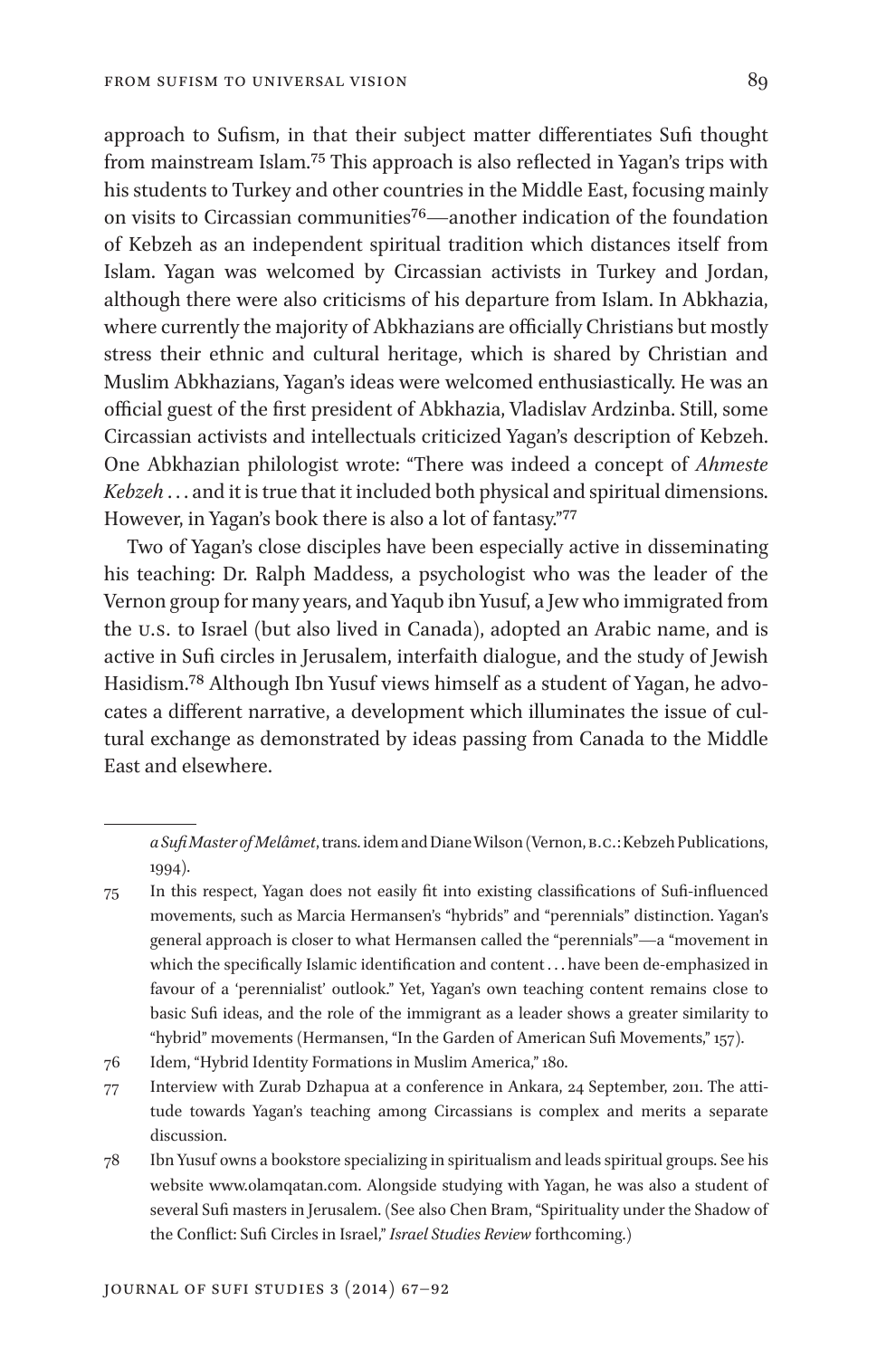An expanded edition of Yagan's book, *The Essence of Sufism in the Light of Kebzeh* (2009),79 edited by Ibn Yusuf, identifies Kebzeh as a Sufi discipline and Yagan as "one of the most valuable and original exponents of Sufism in our day."80 This new edition reflects Ibn Yusuf's tendency to highlight the Sufi aspects (and hence to represent Kebzeh teaching as developing from Sufi ideas, rather than as a distinct spiritual teaching), while also reaffirming the close affinity of Sufism to the Islamic religion.81

From interviews it is clear that Yagan was aware of these differences, yet despite differences and even tensions between Yagan and Ibn Yusuf, their collaboration was fruitful and reveals important features of Kebzeh teaching. First, it reflects the cosmopolitan and relatively tolerant features of Kebzeh. Yagan's vision of Kebzeh as a spiritual teaching that can take different forms in different cultural contexts, is part of this cosmopolitan approach. Another example of this openness can be seen in the case of former students who turned to the practice of Buddhism as a spiritual path, but are still welcome in the annual gathering.82 Second, Yagan's collaboration with Ibn Yusuf manifests the complex position of Kebzeh vis-à-vis the spread of Sufism in the West. Although Yagan's teaching positions Kebzeh as an independent stream, distinctive and separate from Sufi circles, his approach enables the continuation of an affinity with Sufism. Moreover, it seems that Yagan was also aware that Sufi circles were important in the effort to disseminate Kebzeh teaching. Many potential students who heard about Kebzeh had already formed some connection with other Sufi groups. Furthermore, other Sufi circles, for example the Canadian Threshold Society,<sup>83</sup> cited and referred to Yagan. Thus, although Kebzeh was formed as an independent spiritual doctrine, it was still linked to the development of Western Sufism. In this respect the Kebzeh phenomenon demonstrates the blurred boundaries of Sufism in the West.

<sup>79</sup> The original book is entitled *The Teachings of Kebzeh: Essentials of Sufism from the Caucasus Mountains* (Vernon, b.c.: Kebzeh Publications, 1995).

<sup>80</sup> Yagan, *The Essence of Sufism in the Light of Kebzeh*, editor's introduction by Yaqub ibn Yusuf, "What Kind of Teaching is This?," xxxi–xlix.

<sup>81</sup> See also ibid., 115–24.

<sup>82</sup> One student related that Yagan asked him, rhetorically, "why he needs to turn to Buddhism, when what he seeks can be found in Kebzeh," but at the same time he accepted and welcomed him.

<sup>83</sup> See n. 23.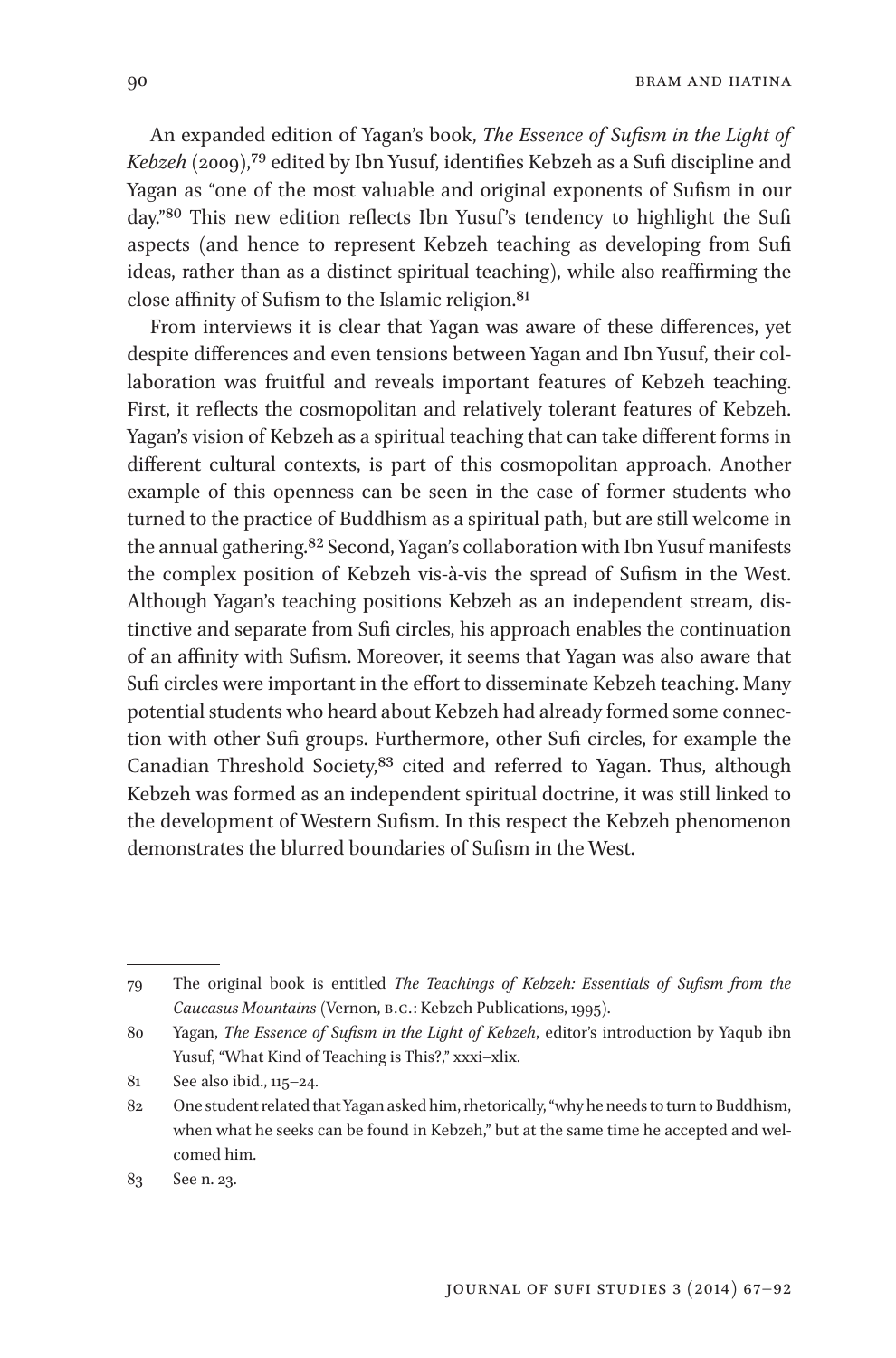#### **Conclusion**

The evolution of Yagan's ideas and their dissemination in the context of cultural exchange can be understood in light of two related issues that are usually dealt with in separate research approaches: the new Western spirituality, affected inter alia by the spread of Sufism in North America; and the role of ethnic and cultural roots in immigrant societies.

Yagan immigrated to Canada with the goal of becoming Canadian. His ideas, and the teaching of Kebzeh in a modern form, developed as part of a cultural exchange that took place between the Middle East and Canada in the context of a multicultural immigrant society, juxtaposed with the widespread quest for a new spirituality that would come to be known as New Age.

While Yagan's teaching was based on a reinterpretation of core Sufi traditions and basic Christian elements, combining New Age ideas, it derived its unique characteristics from his specific ethnic and cultural background: the Circassian-Abkhazian heritage of his upbringing. This background was also the source of his emphasis on community, which dovetailed with the Sufi concept of being part of an order, or *terikat*. Kebzeh teaching thus went further than most New Age philosophies in stressing a communal orientation, offering its followers an additional level of personal development.

However, Yagan parted from existing Sufi circles and moved a step further, beyond serving as a mediator and ecumenical agent. He molded a new spiritual system which competed for public recognition and legitimacy. Facilitating factors were his personal charisma, life experience, prestigious lineage, and organizational skills, but no less importantly his unique position as a spiritual wayfarer.

Yagan's background allowed him to mediate knowledge and world views in the West. By the time of his arrival in Canada he had already distanced himself from traditional Muslim views. His Western-oriented education and multicultural background enabled him to form a close connection with local young people interested in Sufi ideas and to attract them to his own teaching. Moreover, although Yagan was not part of the 1960s "questing" culture, he was, nonetheless, in many ways a "seeker" with a spiritual quest. He was much older than most of the young people who were part of the new spirituality and Sufi circles in Vancouver, and they instinctively identified him as a potential master. He came from Turkey, and had a first-hand acquaintance with Sufism. In this regard his position differed from that of Westerners who brought Sufi ideas to the West but who lacked authenticity. At the same time, Yagan differed from Eastern spiritual leaders who came to the West bent on disseminating a